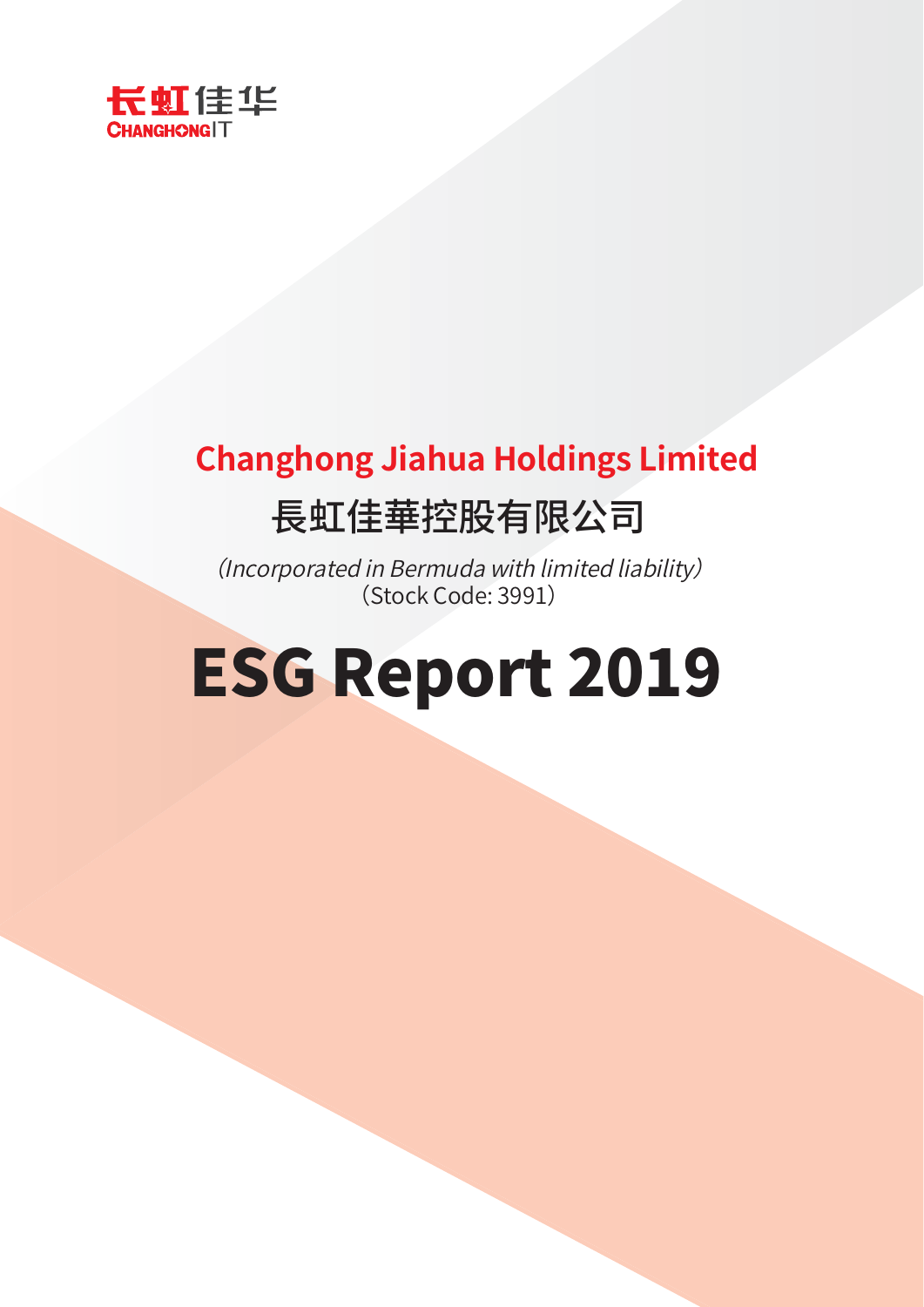## **Contents**

| <b>ABOUT THIS REPORT</b>                                       | 01       |
|----------------------------------------------------------------|----------|
| <b>ABOUT US AND APPROACH TO ESG</b>                            | 02       |
| <b>APPROACH TO ESG</b>                                         | 03       |
| <b>CORPORATE MISSION</b>                                       | 03       |
| <b>CORPORATE VISION</b>                                        | 03       |
| <b>CORPORATE CUITURE</b>                                       | 04       |
| <b>CORE BUSINESS PHILOSOPHY</b>                                | 04       |
| <b>DEVELOPMENT STRATEGY</b>                                    | 04       |
| <b>2019 OPERTING PERFORMANCE</b>                               | 05       |
| <b>2019 CORPORATE HONOR</b>                                    | 06       |
| <b>STAKEHOLDERS ENGAGEMENT</b>                                 | 07       |
| <b>GOVERNANCE</b>                                              | 08       |
| <b>CORPORATE GOVERANCE</b>                                     | 08       |
| <b>COMPLIANCE MANAGEMENT</b>                                   | 08       |
| <b>INTERNEL RISK CONTROL</b>                                   | 09       |
| <b>ENVIRONMENTAL PROTECTION</b>                                | 09       |
| <b>EMISSIONS</b>                                               | 10       |
| <b>USE OF RESOURSES</b>                                        | 12       |
| <b>THE ENVIRONMENT AND NATURAL RESOURSES</b>                   | 13       |
| <b>SOCIAL</b>                                                  | 13       |
| RELATIONSHIP WITH CUSTOMERS, SUPPLIERS,                        | 13       |
| <b>EMPLOYEES AND OTHER STAKEHOLDERS</b>                        |          |
| <b>EMPLOYMENT</b>                                              | 14       |
| <b>HEALTH AND SAFETY</b>                                       | 16       |
| <b>DEVELOPMENT AND TRAINING</b><br><b>LABOUR STANDARD</b>      | 18<br>19 |
| UPSTREAM AND DOWNSTREAM COLLABORATION AND OPERATION MANAGEMENT | 19       |
| <b>OUALITY ASSURANCE</b>                                       | 22       |
| <b>CUSTOMER PRIVACY</b>                                        | 22       |
| <b>RESPECT INTELLECTUAL PROPERTY</b>                           | 22       |
| <b>ANTI-CORRUPTION</b>                                         | 23       |
| <b>COMMUNITY</b>                                               | 23       |
| <b>OUTLOOK</b>                                                 | 24       |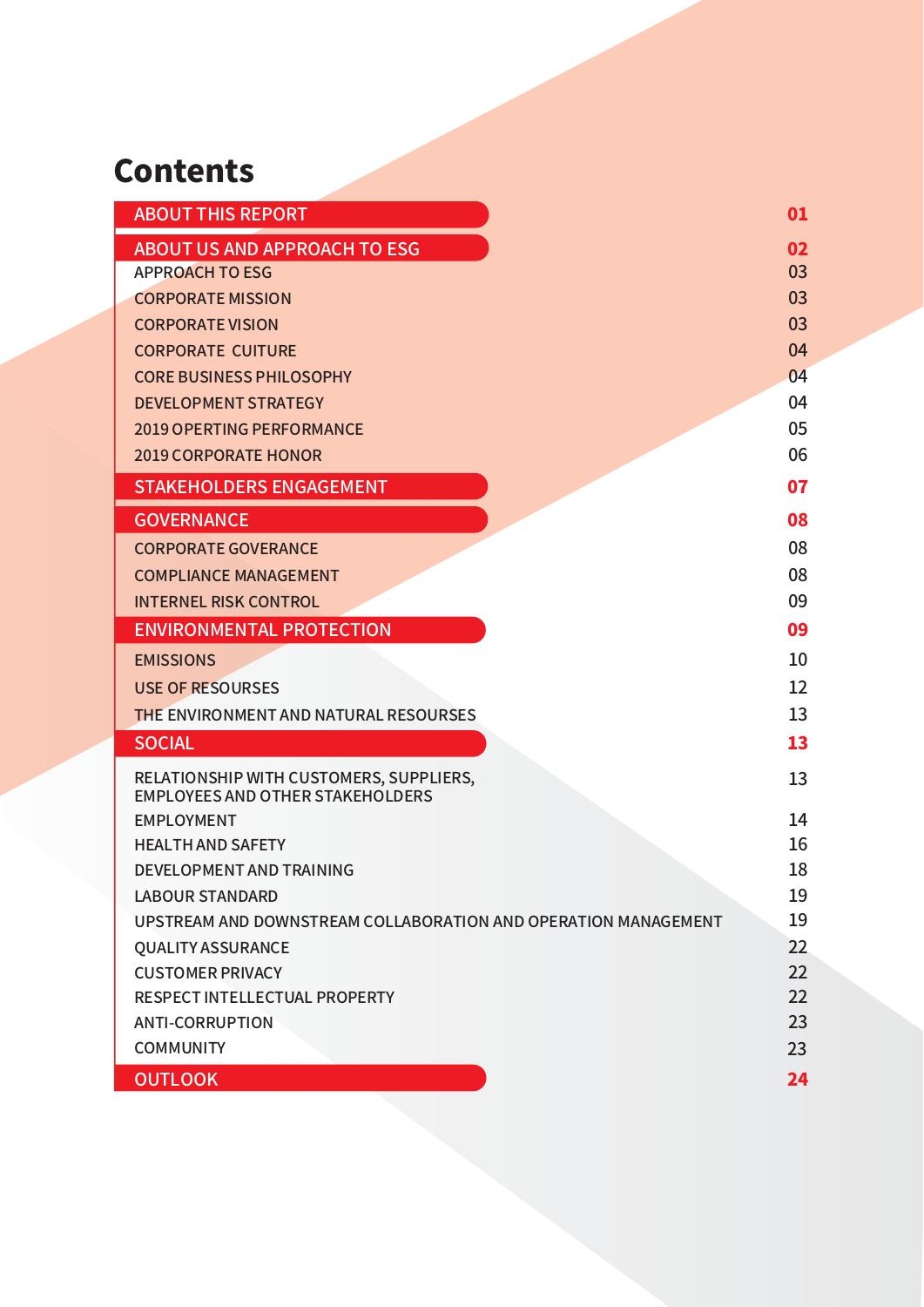## **ABOUT THIS REPORT**

## **BASIS OF PREPARETION**

This Environmental, Social and Governance ("ESG") report is prepared in accordance with "Environmental, Social and Governance Reporting Guide" as set out in Appendix 20 to the Rules Governing the Listing of Securities on GEM (the "GEM Listing Rules") of The Stock Exchange of Hong Kong Limited (the "Stock Exchange") or Appendix 27 to the Rules Governing the Listing of Securities (the "Listing Rules") on (Main Board of) the Stock Exchange \* and has complied with "comply or explain" provision in the GEM Listing Rules or the Listing Rules.

## **RELEASE CYCLE**

This report is issued on a yearly basis and, unless otherwise stated, covers the reporting period from 1 January 2019 to 31 December 2019. This report is published on the websites of the Stock Exchange and the Company.

## **PUBLICATION**

This report is published on the Stock Exchange's website and the Company's website

## **REPORTING SCOPE**

This report covers Changhong Jiahua Holdings Limited (the "Company") and its subsidiaries (the "Group").

## **CONTACT INFORMATION**

Changhong Jiahua Holdings Limited Address: Unit 1412, 14/F, West Tower, Shun Tak Centre, 168-200 Connaught Road Central, Hong Kong Tel: (852) 3152 2178 Fax: (852) 2815 1119 Email: kylen@changhongit.com.hk

The GEM Listing Rules was applicable to the Company prior to the transfer of listing of the Company from GEM to the Main Board of the Stock Exchange on 18 March 2020 ("Transfer of Listing"). Immediately after the Transfer of Listing, the Listing Rules shall be applicable to the Company.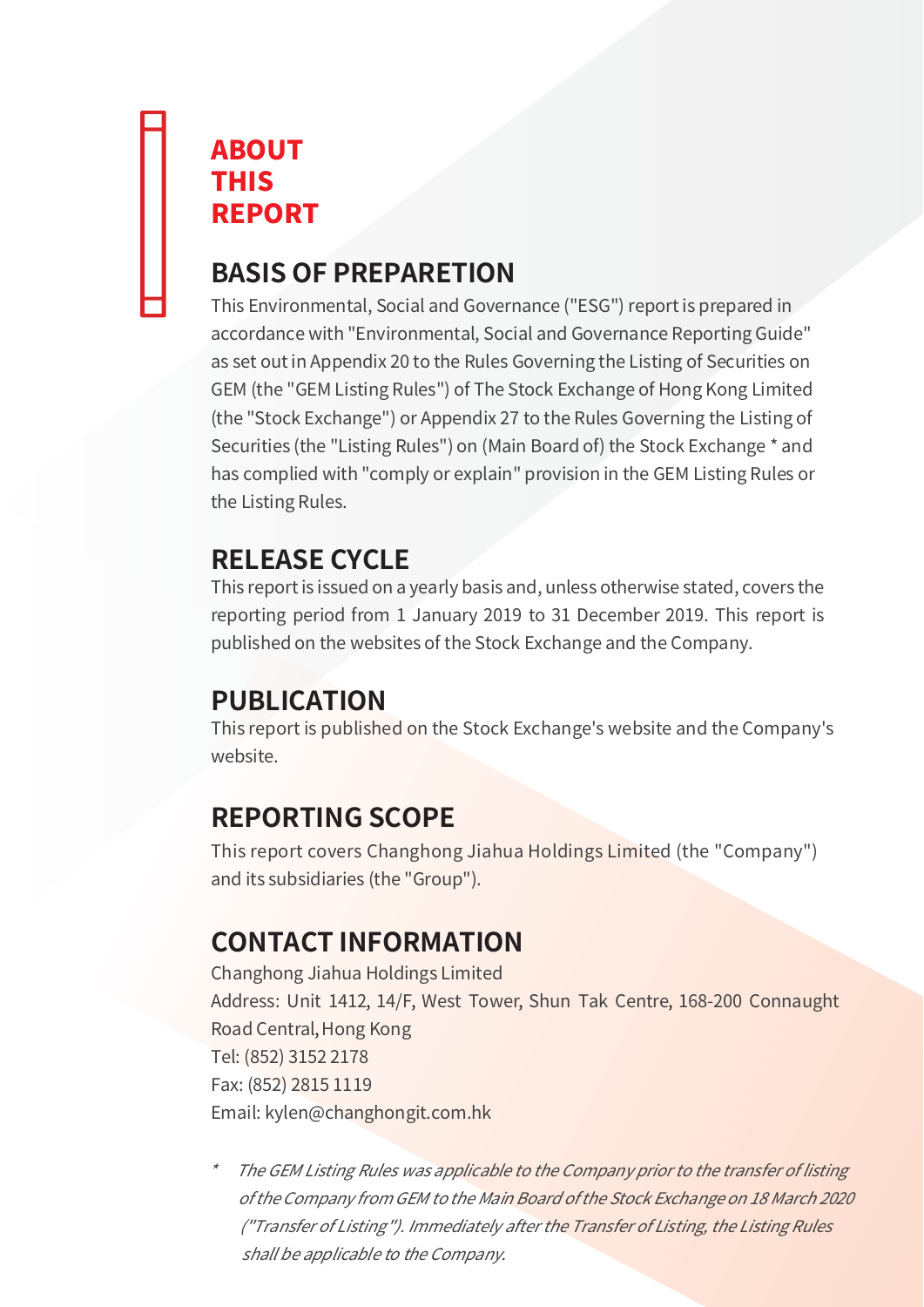## **ABOUT US AND APPROACH TO ESG**

The Company is a company listed in Hong Kong (stock code: 3991) and its controlling shareholder is a state-owned enterprise, oriented in a new-type ICT comprehensive service provider. The Group is an ICT professional solution service provider and ICT product distributor that can integrate and optimize domestic and foreign resources as well as a professional intelligent terminal product manufacturer and service provider.

To be a good partner to help improvement and support success as its business philosophy, the Group provides highly efficient, comprehensive and professional services for partners in domestic and foreign ICT enterprises and local channel partners and customers by virtue of professional marketing services and solutions, independent intellectual property proprietary equipment and diversified products to help partners and customers grow and succeed, and continue to create value for shareholders.

In the professional ICT solution service and product distribution field, we are ICT comprehensive service provider with innovative concept and fast growth speed in the industry, ranking at the forefront among ICT comprehensive service providers. We provide partners with professional solutions and ICT products with applied technologies and high cost-performance, integrating international technologies and product resources while relying on our technologies, resource integration capacity and service ability. We are gradually promoting our marketing experience to products in other fields. We are committed to becoming professional big data, cloud computing comprehensive service provider and the general agent with a ranking at the forefront among the manufacturers' partners.

In the field of intelligent manufacturing, we are professional provider of integrated terminal solutions for product development, manufacturing, and operation and maintenance delivery, focusing on technologies, products and applications in the field of Internet of Things and artificial intelligence, and providing a variety of one-stop IoT access intelligent terminal products and services for partners and customers.

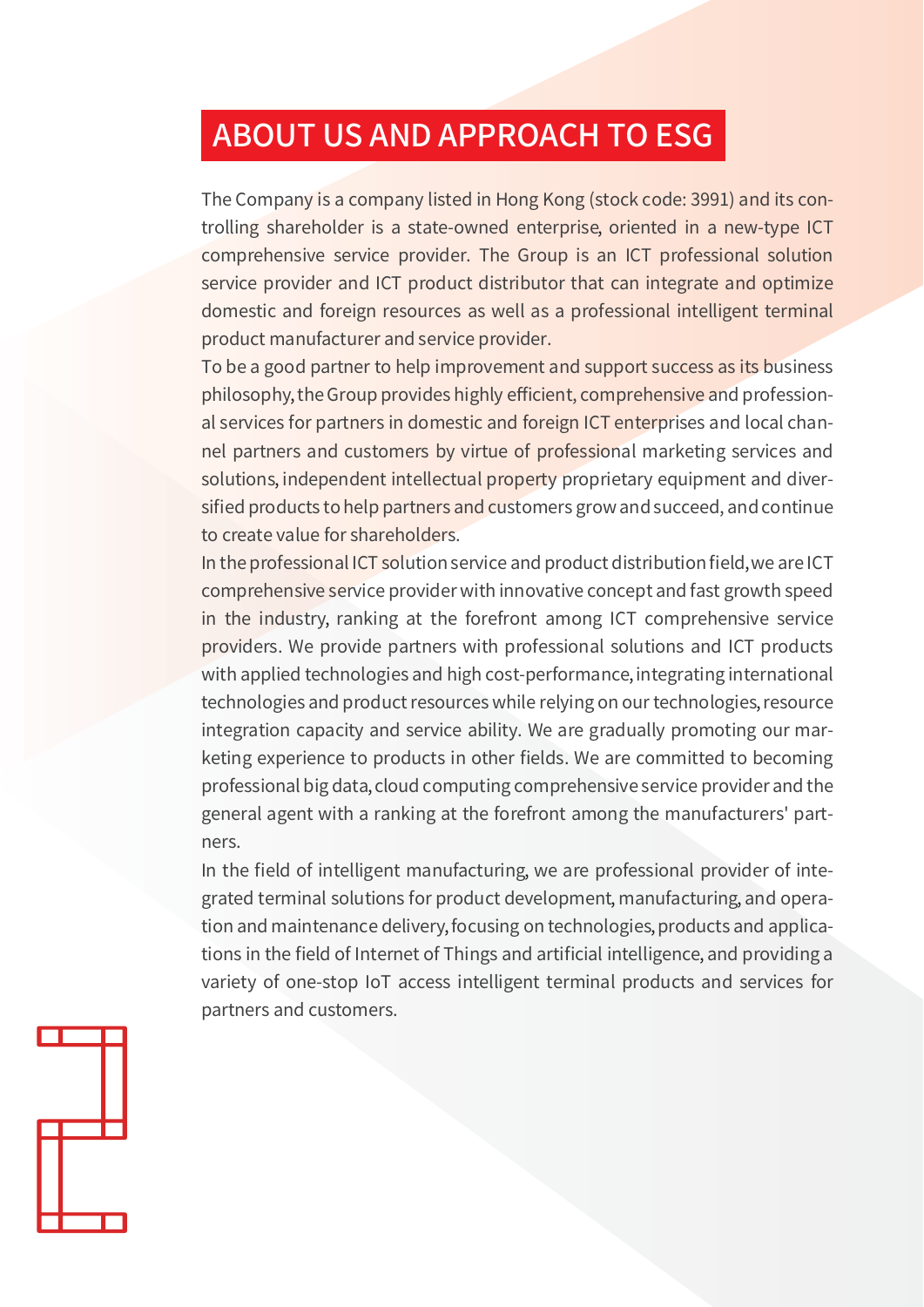## **APPROACH TO ESG**

The Group focuses on the sustainable development of coordination among the business, the society and the environment. In pursuit of economic efficiency and business development, we consciously incorporate social responsibility into our business strategy for an honest and compliant operation, and actively fulfills our social responsibilities and obligations, to achieve the healthy and harmonious developments between the Group and our staff, the Group and the society and the Company and the environment, and continue to create value for the Shareholders.

#### **CORPORATE MISSION**

In view of the new layout that emerged in the PRC ICT industry under the new era, the Group will become a listed company with sound profitability focusing on ICT business as its core and the most remarkable ICT comprehensive service provider with an objective of establishing a new benchmark for the PRC ICT industry, hence maintaining its sustainable long-term development and creating maximum returns for the Shareholders.

#### **CORPORATE VISION**

- To become a remarkable ICT comprehensive service provider under the new era
- To become a remarkable listed company bringing satisfactory returns to the Shareholders
- To become a paradise for the career development of professional managers

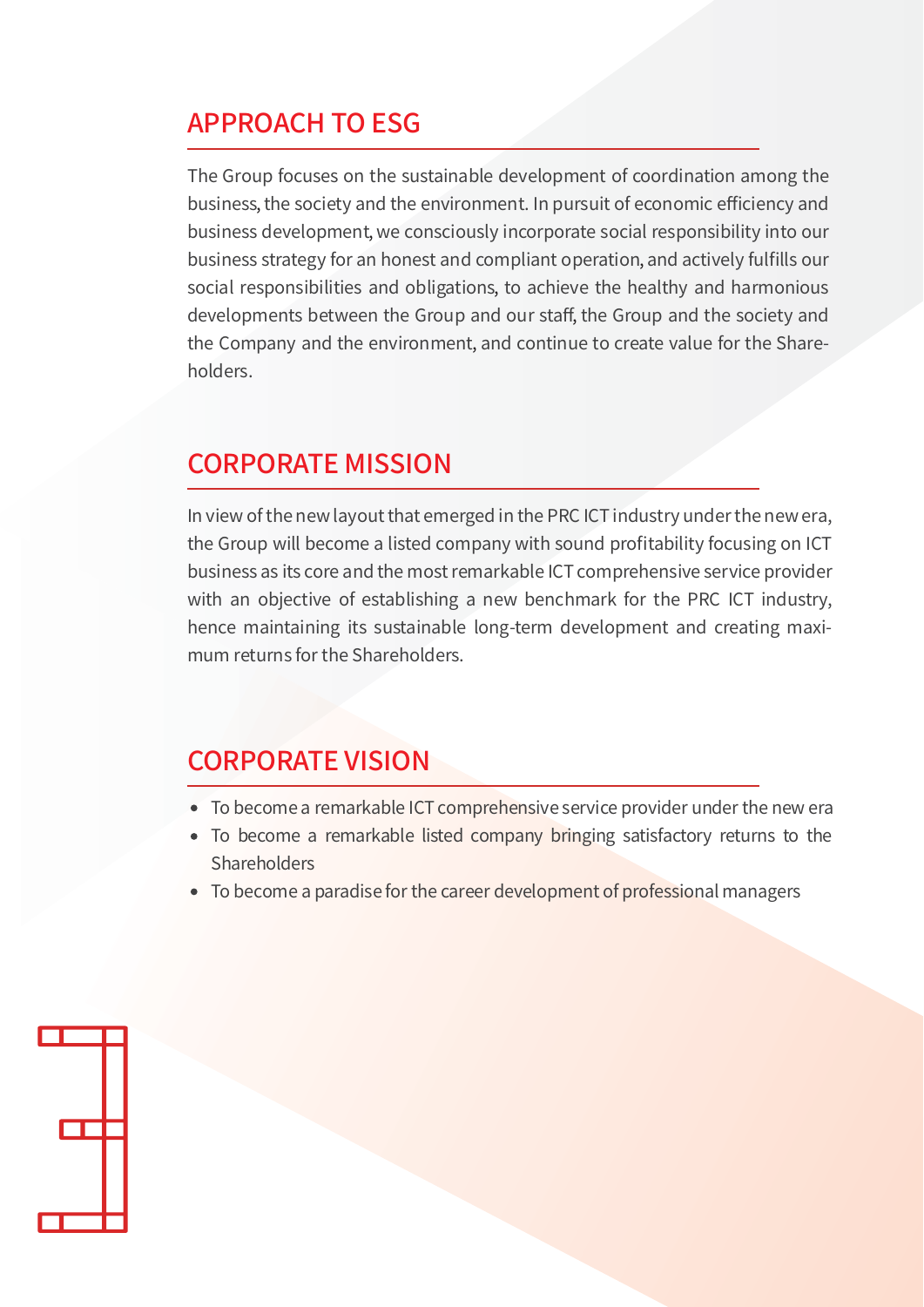## **CORPORATE CULTURE**

- Targets and results oriented: with clearly defined strategic targets, use the targets to be achieved to plan, figure out the strategies, measures and road maps in accomplishing them and then move forward step by step. Achieve targets through scientific and systemic ways of thinking and focus on results accountability.
- Simple and direct communication: Efficiency is the principle to follow and achieve targets through focused and efficient communications. Be straight to the point, have clear subjects during communication, be targets and results oriented and focus on facts but not individuals.
- Seek for truth, seek for diversity, and explore other kinds of possibility: apply rules that are discovered during exploration process, seek for and apply diversity in rules. Establish new thinking model for Chinese ICT comprehensive service enterprises, boldly explore new directions and endeavor to achieve corporate improvement and industry perfection.

#### **CORE BUSINESS PHILOSOPHY**

Be a good partner to help improvement and support success: Making efforts to provide long-term and sustained support for manufacturers, helping them explore new markets with professional marketing services; coordinating various resources to help our agents develop; achieving success with our partners.



## **DEVELOPMENT STRATEGY**

Based on our existing business, we achieve business upgrade and value promotion through system restructuring and service value added and become a comprehensive service provider for professional ICT enterprise distribution and specialized field based on technologies of big data, cloud computing, and artificial intelligence, etc., forging our core competitive edge and achieving the strategic upgrade of our business.

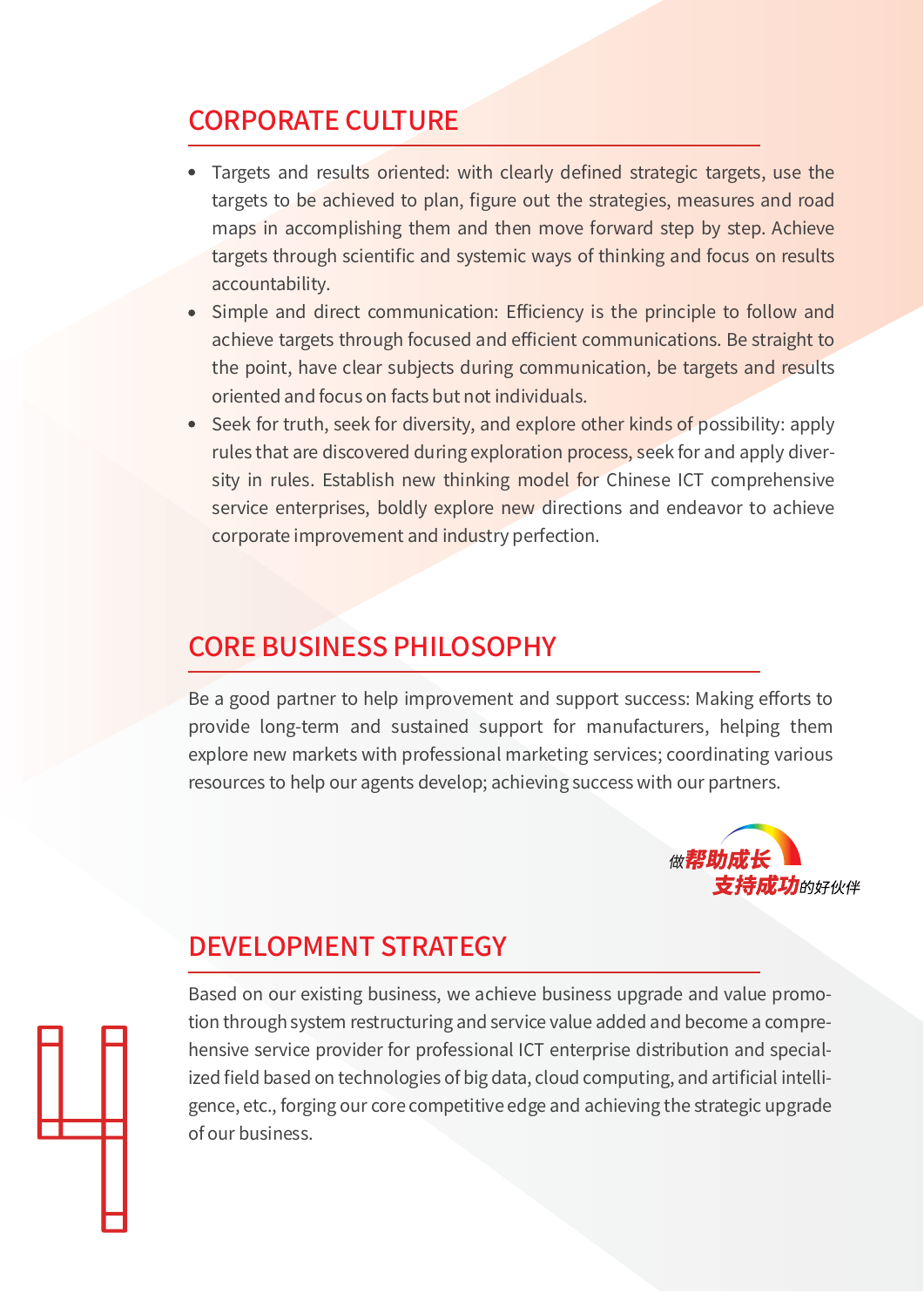#### **2019 OPERATING PERFORMANCE**

In 2019, the global economic and trade growth slowed down significantly, the trade situation became tenser, foreign direct investment plummeted, the growth rate of major advanced economies continued to decline, and the downward pressure on emerging economies intensified. In the face of the complex situation where domestic and overseas risks and challenges have obviously risen and the downward pressure on the global economy, China's economy in 2019 generally underwent steadily progress, with economic structure continuously optimized and development quality steadily improved. The innovation and wide penetration of the new generation of information technology represented by cloud computing, big data, Internet of Things and artificial intelligence have constantly stimulated the development vitality of traditional industries while continuously breeding emerging industries. The digital economy presented a sustained and rapid growth trend. In 2019, the Group strengthened its cooperation with key manufacturers to maintain the growth trend of its traditional distribution business; following the business policy of "professional in-depth development and value growth," and the industrial development trend the Group made investment and in-depth engagement in the leading technologies such as big data mining, cloud computing and Internet of Things on the basis of stable development of traditional business and core competence; it strived to build a B2B new distribution e-commerce platform, Jiahua Duola, explore the Internet distribution business model, and build a new distribution ecosystem. The Group achieved good growth in its principal business scale and profitability in 2019.

In 2019, the Group recorded a revenue of about HK\$29,999.67 million, up by 35.76% over the same period of the previous fiscal year; gross margin in 2019 was 3.20%, down by about 0.56 percentage point from the same period of the previous fiscal year, mainly due to the increase in sales contribution of the product line with low gross margin. The profit attributable to shareholders in 2019 was approximately HK\$289.17 million, up by about 7.04% over the same period of the previous fiscal year and the basic earnings per share was HK\$11.25 cents, up by HK\$10.51 cents from HK\$0.74 cents in the same period of the previous fiscal year.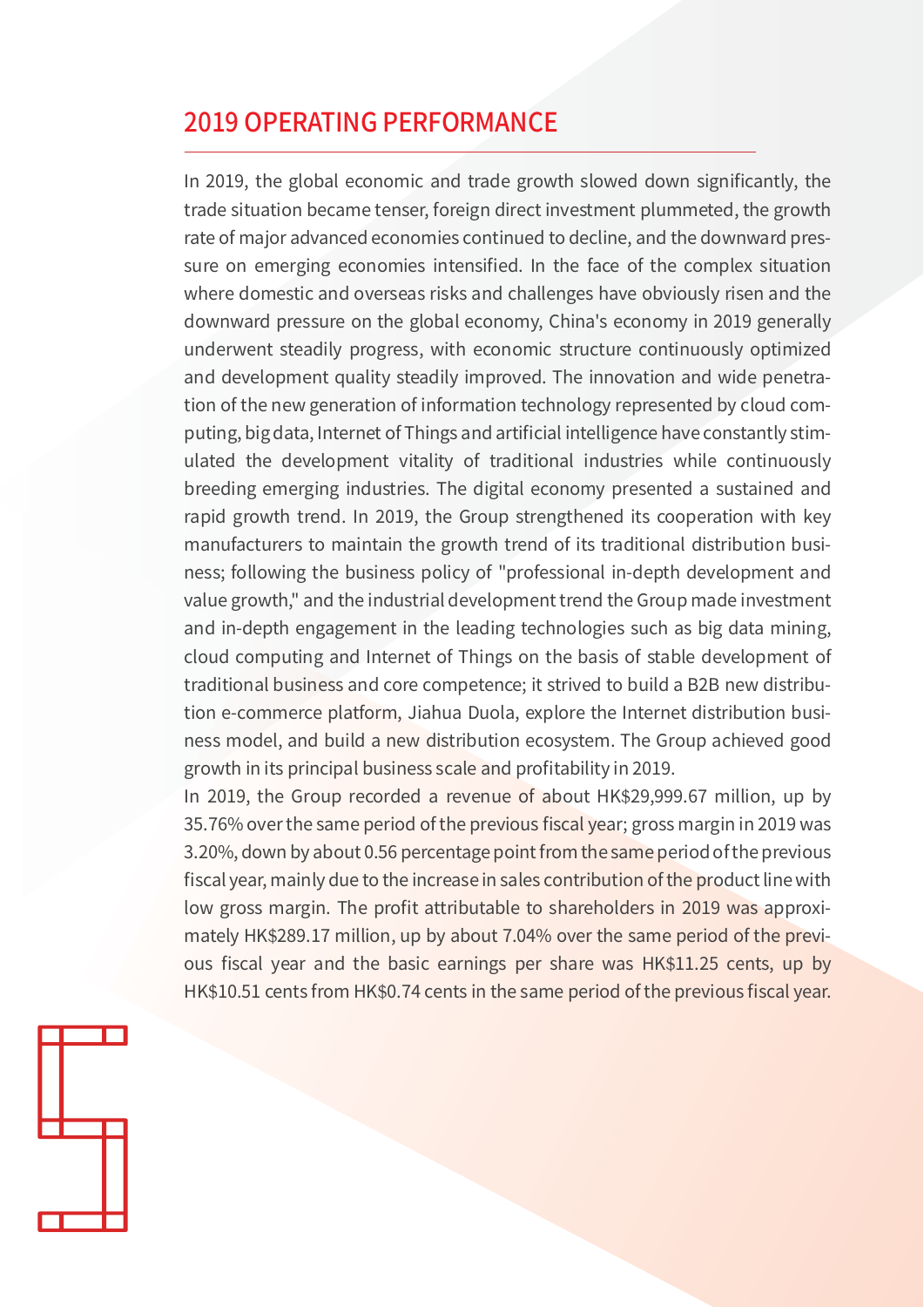## **2019 CORPORATE HONOR**

- 2019 Annual Business Excellence Award (Sichuan Changhong)
- Advanced Taxpaying Enterprise (Science and Technology Business Park in Mianyang City, Sichuan Province)
- Certificate of May Day Labor in Fucheng District (Federation of trade unions of Fucheng District, Mianyang City, Sichuan Province)
- 2018 Advanced Taxpayer (Fucheng District Government, Mianyang City, Sichuan Province)
- 2018 E-commerce Demonstration Unit (Fucheng District Government, Mianyang City, Sichuan Province)
- Top 10 Value-added Distributors of 2019 Digital Ecology Top 500 (B.P business partners)
- . Outstanding Industry Solution Award of 2019 Digital Ecology top 500 (B.P business partner)
- 2019 Top 100 Brands of system integrators in Sichuan Province (Qianjia Brand Lab)
- 2019 Sichuan E-commerce Outstanding Enterprise (Sichuan E-Commerce Association)
- Best Industry Distributor (Fortinet)
- Distributor Partner of the Year APAC (Avaya)
- 2018 General Agent Outstanding Contribution Award (Schneider)
- Partner of the Year (Vertiv Technology)
- 2018 Distributor Outstanding Contribution Award (Corning)
- 2018 Outstanding Technical Support Award (Corning)
- Exceptional Partner of the Year (Dell EMC)
- Annual Outstanding Contribution Award (Inspur)
- Best Service Award (Sugon)
- Channel Service Delivery Excellence (Dell EMC)
- Great China Distributor Partner of the Year (Quantum)
- 2019 Oracle APAC Value Aadded Distributor Revenue Growth (Oracle)
- Excellent Partners (Colasoft)
- 2019 China's Best General Agent (Radware)
- 2019 Hitachi Vantara Best Contribution Award (Hitachi Vantara)
- Best Contribution Award for Opening of Ggeneral Agent (Lenovo NetApp)
- Art of Experience Award International (Avaya)
- Partner of the Year 2018 (Supply and Marketing E-Commerce)
- FY18/19 Lenovo Business Star Award (Lenovo)
- 2018 Lenovo Silver Consumer Channel Award (Lenovo)
- 2018 Roval Bronze Medal (Philips)
- · FY19Q1 Lenovo Think-T business Excellence Cooperation Award (Lenovo)
- FY19Q1 Lenovo Consumer Business Excellence Cooperation Award (Lenovo)
- Lenovo R Model Channel Excellent Cooperation Award (Lenovo)



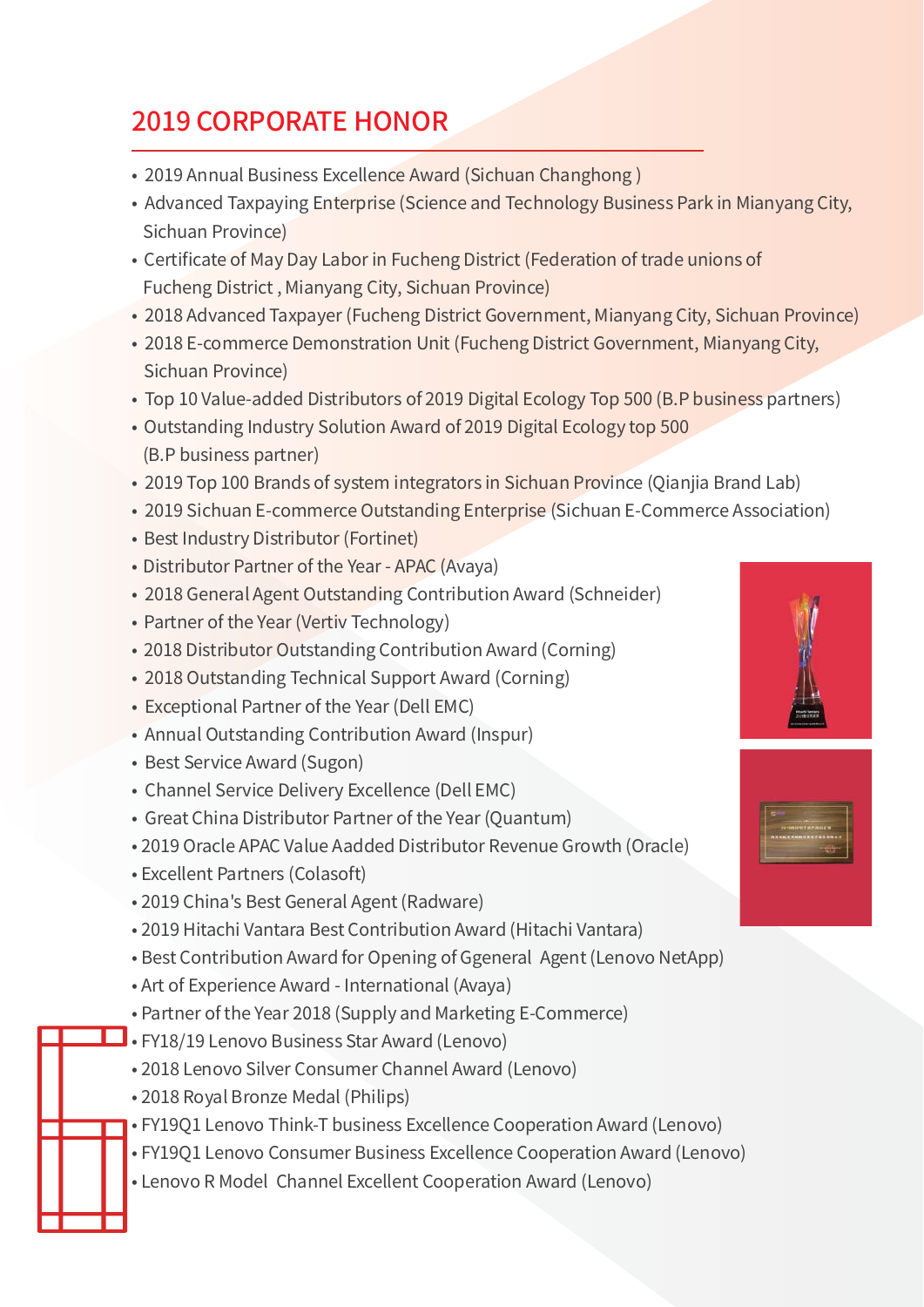## STAKEHOLDERS ENGAGEMENT

The interest and opinions of stakeholders on our business activities are of great significance to the Group's sustainable development. The Group attaches great importance to communication with various stakeholders and establishes effective communication with stakeholders through various platforms and communication methods.

| <b>Stakeholders</b>               | <b>Expectations</b>                                                                   | <b>Communication</b><br>methods                                                                                           | <b>Measures</b>                                                                                                                                                                                   |
|-----------------------------------|---------------------------------------------------------------------------------------|---------------------------------------------------------------------------------------------------------------------------|---------------------------------------------------------------------------------------------------------------------------------------------------------------------------------------------------|
| <b>Investors</b><br>/Shareholders | · Return on<br>investment                                                             | · Shareholders'<br>Meeting                                                                                                | . Continued to enhance the<br>Group's profitability                                                                                                                                               |
|                                   | · Information<br>disclosure                                                           | · Periodic reports,<br>announcement<br>· Company website                                                                  | · Released regular reports and<br>announcements as required                                                                                                                                       |
| <b>Partners</b>                   | · Candid<br>cooperation<br>· Fair and just                                            | · Regular meetings<br>· Agreements                                                                                        | · Fulfilled cooperation agreements<br>· Established long-term stable<br>relationship with core partners                                                                                           |
| <b>Customer</b>                   | · Relationship stability<br>· Service support                                         | • Product supply<br>· Agreements<br>· Customer services<br>• Company website                                              | · Signed annual cooperation<br>agreements with the customers<br>• Provided a wealth of products<br>· Provided technical, training and<br>other services                                           |
| <b>Employee</b>                   | · Compensation<br>and benefits<br>• Working<br>environment<br>· Career<br>development | · Labor Contract<br>· Employee training<br>· Employee internal<br>communication<br>· Employee perfor-<br>mance evaluation | · Improved compensation ben-<br>efits and performance system<br>· Provided a clean and comfor-<br>table working environment<br>· Planned staff promotion path<br>· Provided rich training courses |
| <b>Community</b>                  | · Harmonious<br>community                                                             |                                                                                                                           | $\cdot$ Company website $\cdot$ Built a harmonious community                                                                                                                                      |
|                                   | · Public welfare<br>activities                                                        | · WeChat account                                                                                                          | · Conducted public welfare act-<br>ivities                                                                                                                                                        |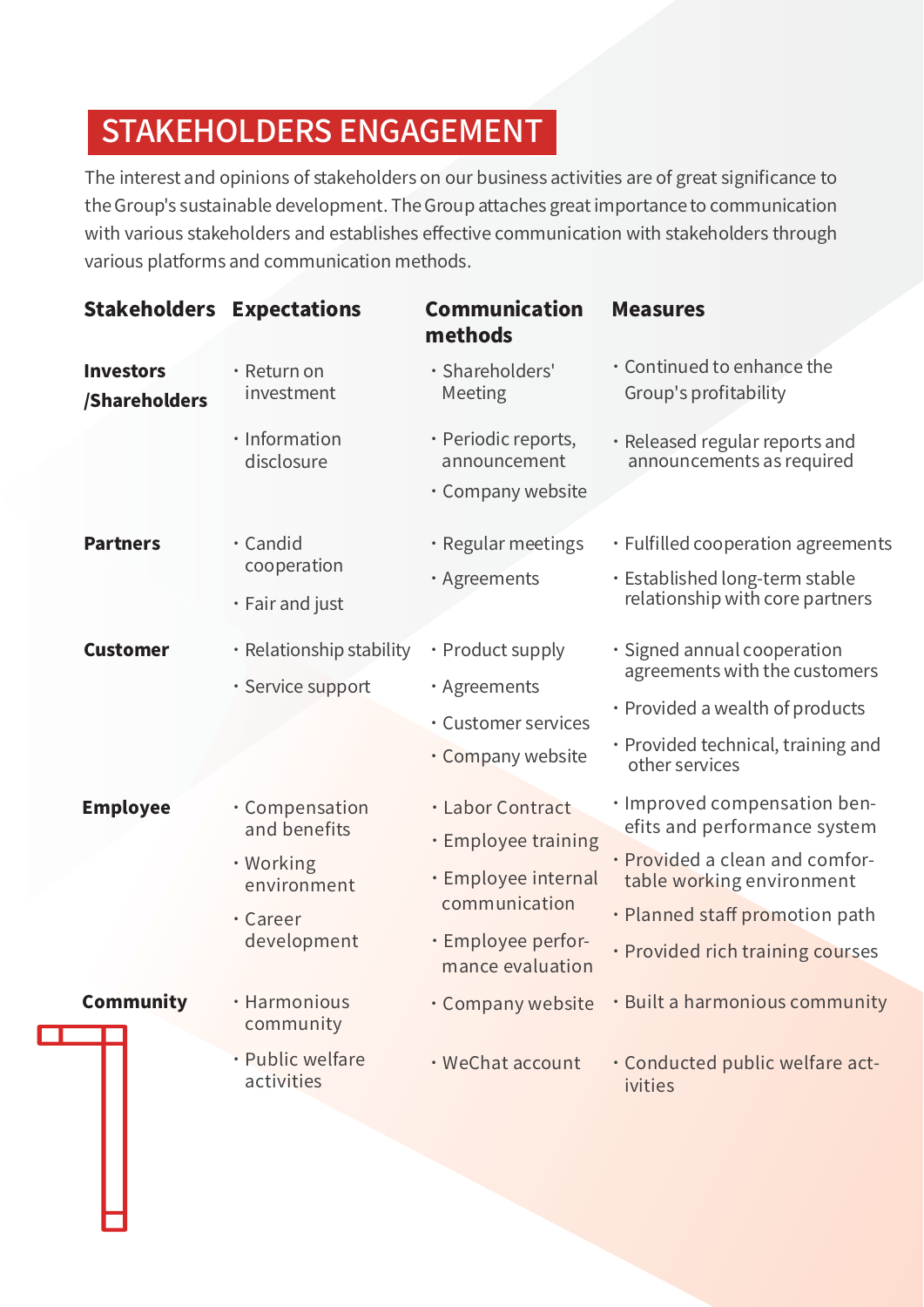## **GOVERNANCE**

## **CORPORATE GOVERNANCE**

In order to achieve corporate mission of the Group, we have established good corporate governance practices based on the principles of integrity, transparency, openness and efficiency, and implemented and improved various policies, internal controls procedures and other management framework. We will continue to learn and understand the development of corporate governance practices with reference to the world's leading institutions, relevant regulations by the regulatory bodies and the expectation of the investors. We will also review and enhance the corporate governance procedures and practices from time to time so as to ensure the long-term sustainable development of the Group.

## **COMPLIANCE MANAGEMENT**

The Group is subject to various laws and regulations set by the PRC national, provincial and municipal governments relevant to our business operation, including The Company Law of the Peoples Republic of China (《中華人民共和國 公司法》), Contract Law of the People's Republic of China (《中華人民共和國合同 法》) and Labor Contract Law of the People's Republic of China (《中華人民共和國 勞動合同法》). Compliance procedures are in place to ensure adherence to the applicable laws, rules and regulations. The Group has complied with the relevant laws and regulations that have significant impact on the operations of ours. Further, any changes in applicable laws, rules and regulations are brought to the attention of relevant employees and relevant operation units from time to time.

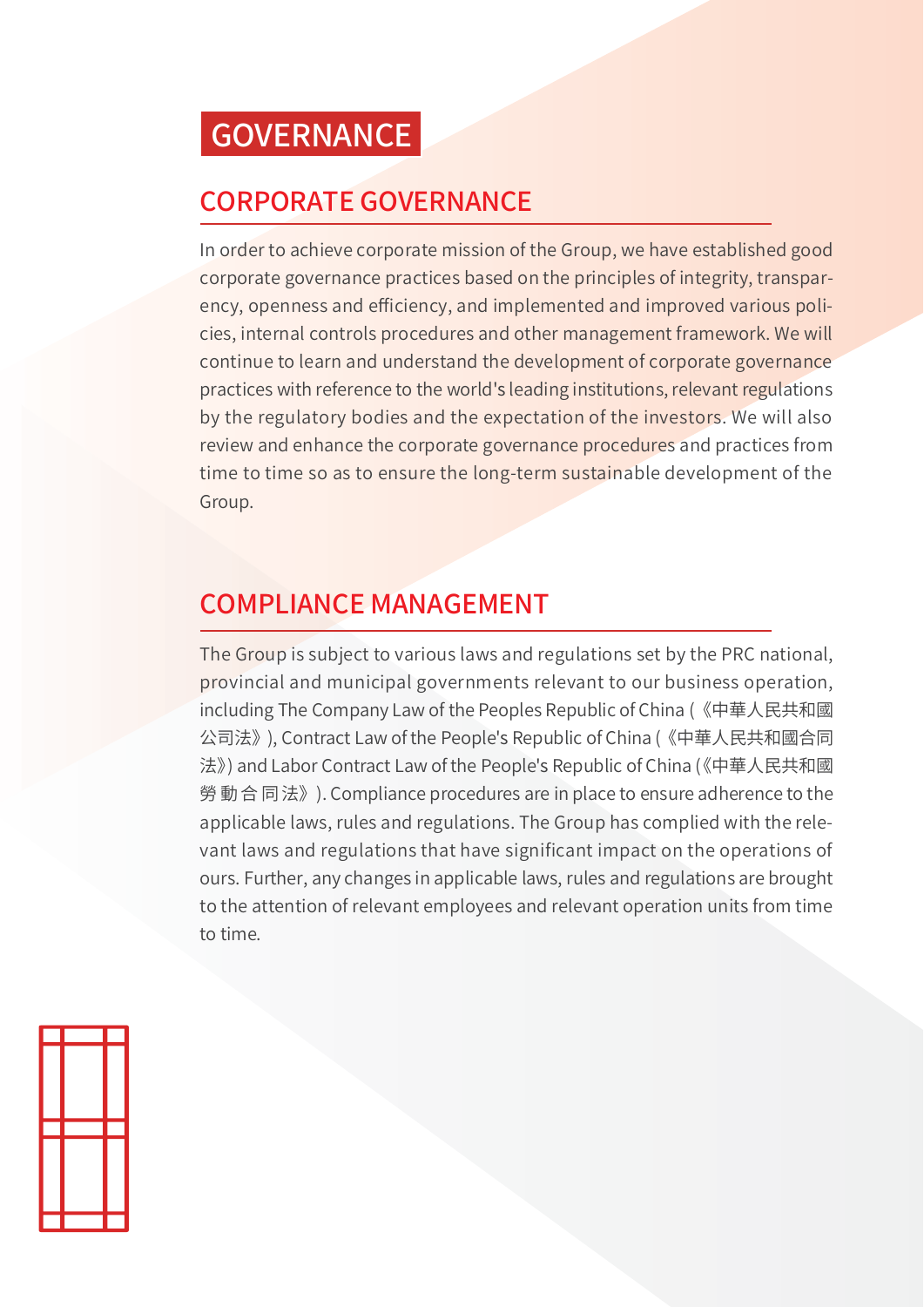## **INTERNEL RISK CONTROL**

The Group established the Internal Control Specification and Operational Risk Management Manual in accordance with the relevant regulatory requirements and the internal control framework required by the Ministry of Finance to clarify the management rules, systems, critical control points, and corresponding controls of the key control links. The process ensures that the Group's business management is legally compliant, corporate assets are secure, financial information and related information are accurate and reliable, aiming to improve operation efficiency and promote company's strategic planning. In 2019, the Group carried out risk identification and assessment, identified major risk identification standards, established risk identification lists, and prevented and effectively identified and controlled various risks arising from the operation process through routine and special internal control inspections.

## **ENVIRONMENTAL PROTECTION**

The Group is committed to supporting environmental sustainability. We strictly abide by national and regional environmental laws and regulations, and implement strict environmental protection policies, to ensure the fulfillment of environmental responsibility.

We affected the environment primarily through the use of water, electricity, car fuel for office and minority of packaging materials, as well as carbon emissions from the business trips of our staff, and had no significant impact on the environment and natural resources.

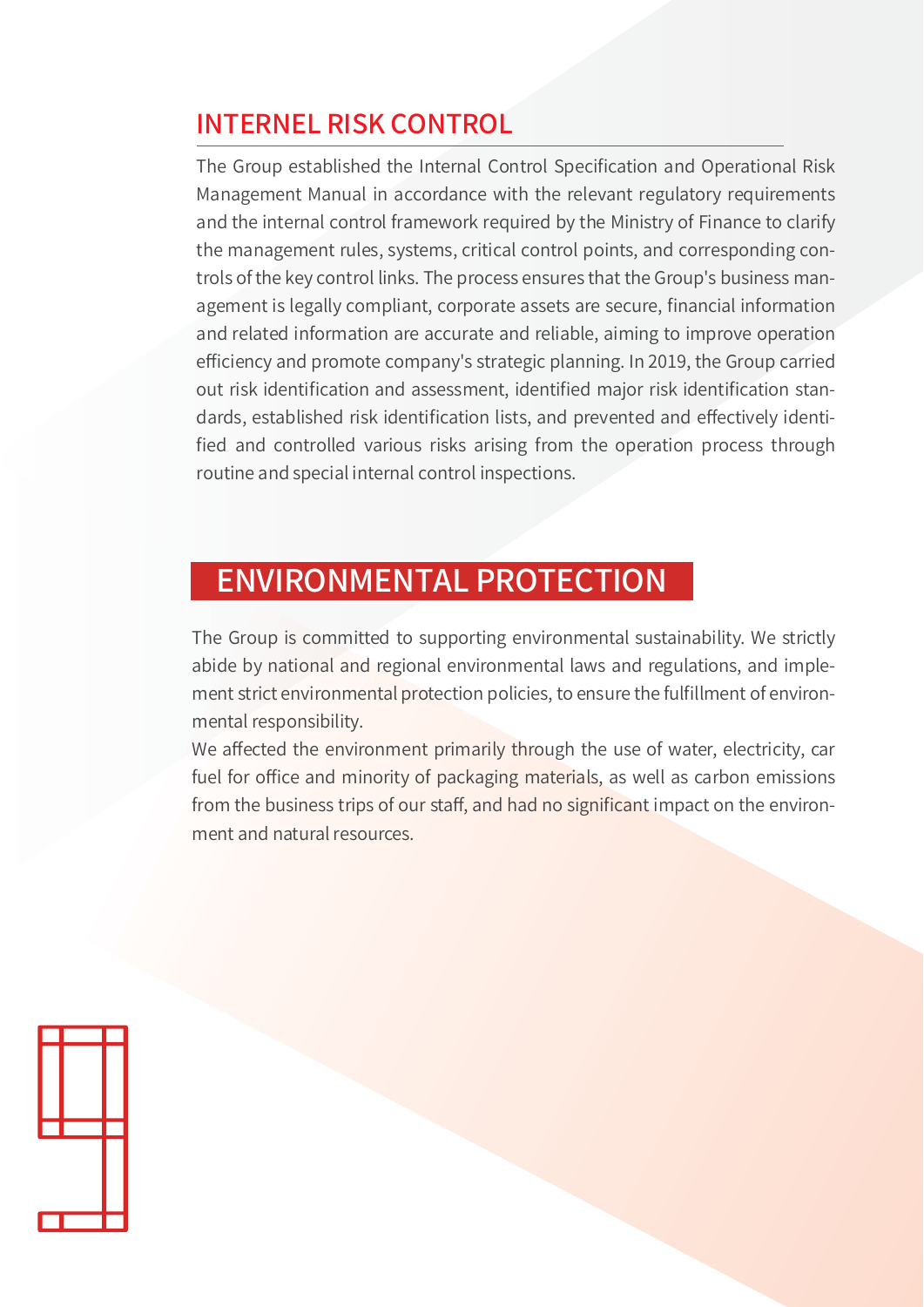#### **EMISSIONS**

The Group strictly abides by the environmental laws and regulations of the national and operation areas, including the Environmental Protection Law of the People's Republic of China (《中華人民共和國環境保護法》). The Group's business operations do not involve hazardous waste, large amounts of waste gas or non-hazardous waste. In 2019, the Group did not have non-compliance issues related to environmental issues.

## **AIR POLLUTION EMISSION**

The Group's air pollutants mainly originate from automobiles. The Group controls the number of cars and mileage and tries to use the online video conference system or teleconference to reduce business trips, energy consumption and emission of carbon dioxide.

In 2019, the Group's air pollutant emissions included 1,229 grams of nitrogen oxides, 90 grams of sulfur oxides, and 90 grams of particulate matter.

## **GREENHOUSE GASES EMISSION**

The Group's emissions of greenhouse gases are mainly derived from the use of electricity and vehicles for office. The Group manages its carbon emissions by reducing energy consumption.

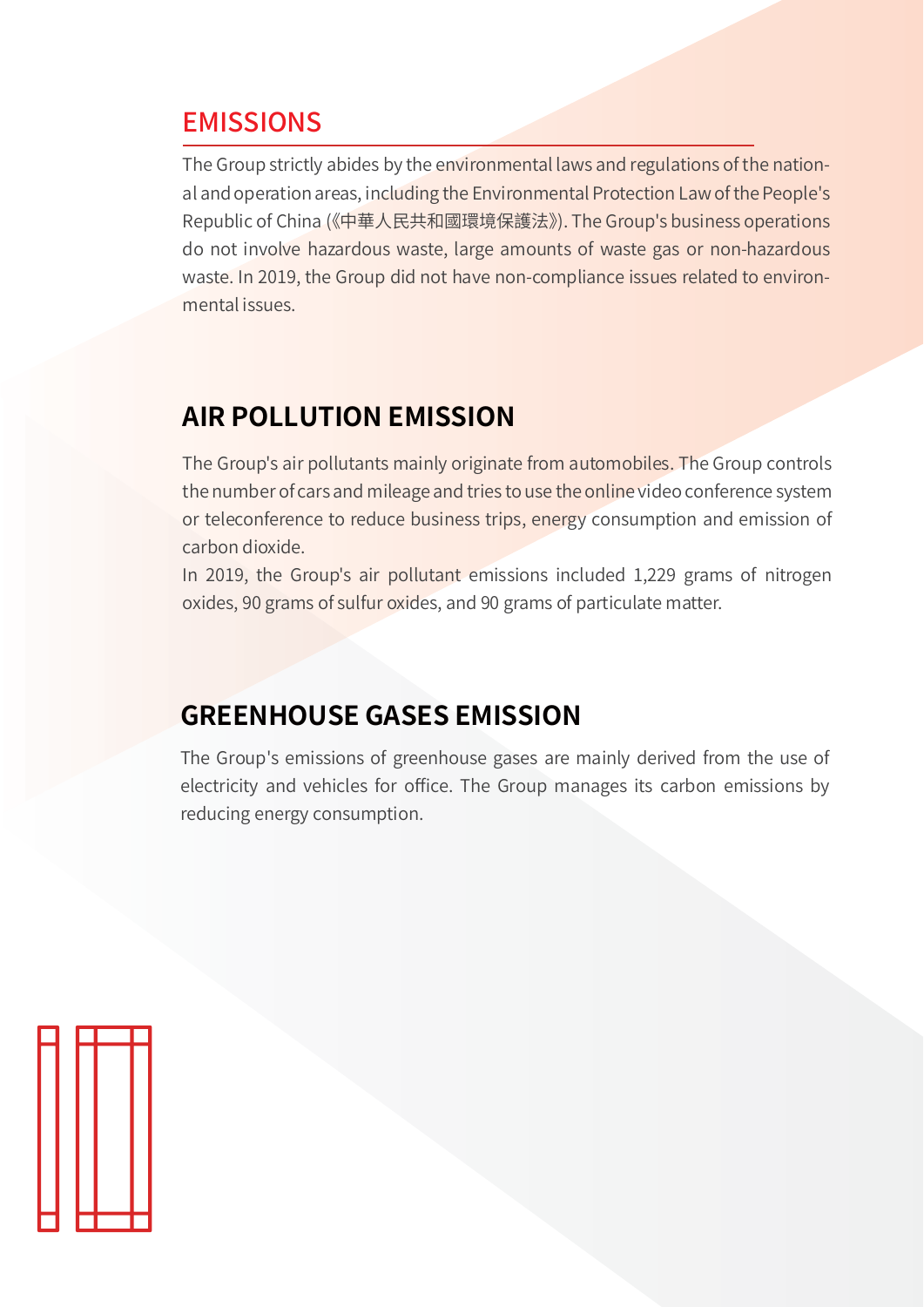#### 1. Emission from the use of electricity

The Group leased offices in 24 cities including Mainland China and Hong Kong. In 2019, the electricity consumption involved 1,006 tons (2018: 978 tons) of carbon emissions, which was an increase of 2.86% compared with that of last year. (Sources of carbon emission conversion factors involved in electricity use are the "China's Regional Grid Infrastructure Emission Factors for 2015" promulgated by the Department of Climate Change, National Development and Reform Commission).

#### 2. Emission from the use of fuel

The Group owns a few vehicles for travel and reception of the executives. In 2019, the fuel usage involved carbon emissions of 13.9 tons (2018: 12.3 tons), which was 13.0% higher than that of last year. (The source of carbon emission conversion factors involved in fuel use is the "2006 IPCC (Intergovernmental Panel on Climate Change) National Greenhouse Gas List Guidelines Catalogue". Vehicle Emission Capabilities: 2.2631Kg/L).

#### **HAZARDOUS WASTE AND NON-HAZARDOUS WASTE**

The Group's business operations do not involve hazardous waste or large amounts of non-hazardous waste as defined by the national laws and regulations. The non-hazardous waste generated by the Group mainly includes paper and a small amount of electronic products. The Group promotes paperless office software and secondary use of printing papers, produces portable notebooks, sends holiday e-cards and prints by swiping cards to reduce paper consumption. For scrapped electronic products, they are recycled by units that have environmental recycling qualifications to avoid causing environmental pollution.

#### **WASTEWATER**

The Group's business operations do not involve wastewater discharge.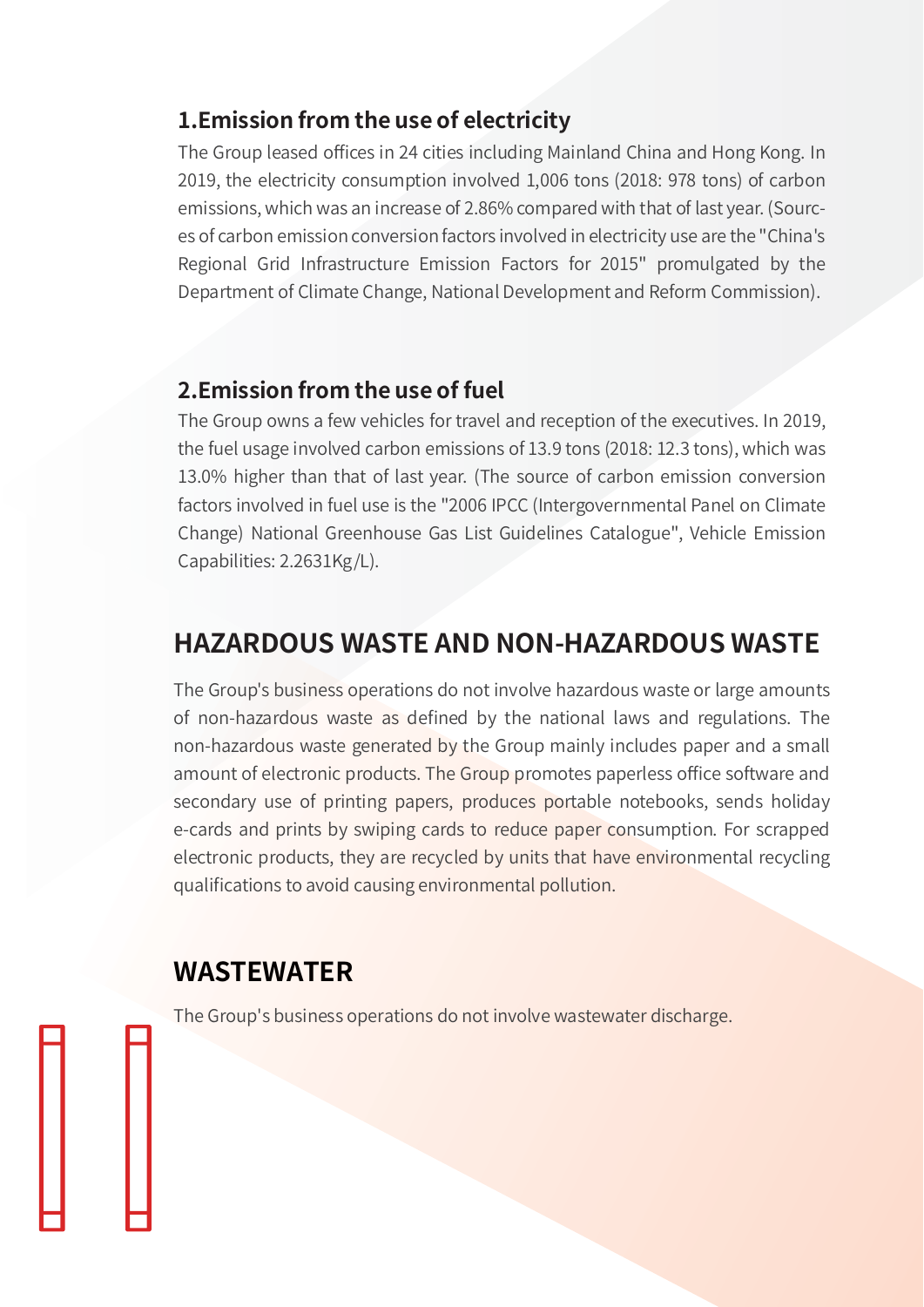#### **USE OF RESOURSES**

The Group actively implements the concept of environmental protection and conservation, and formulates policies and measures for the management of environmental protection, including: 1) the Group enhances the awareness of energy saving and consumption conservation of its staff through posters and promotional videos; 2) increases the use of the renewable energy, solar hot water; and 3) installs more energy-saving lighting equipment and intelligent electricity-saving system for air conditioners in offices, which can automatically adjust the turning on and off time and the temperature settings of air-conditioners according to weather conditions

#### 1. Use of fuel

The Group owns a small number of vehicles for executive travel and reception. In 2019, the fuel usage was 6,131 liters, which was 12.5% higher than the 5,450 liters in 2018.

#### 2. Use of water

The Group uses water originated from office usage. In some of regions, the water supply service in the office is provided by the building management. In this case, water consumption data is not available. The water supply to the offices in Beijing, Nanjing, Fuzhou, Xi'an and Shenyang was managed by the Group itself. In 2019, the water consumption in these areas consumed 4,550 tons, and the consumption tended to decrease, which was 0.3% lower than that of 4,563 tons in 2018. There was no issue in sourcing water that is fit for purpose in the Group's operations

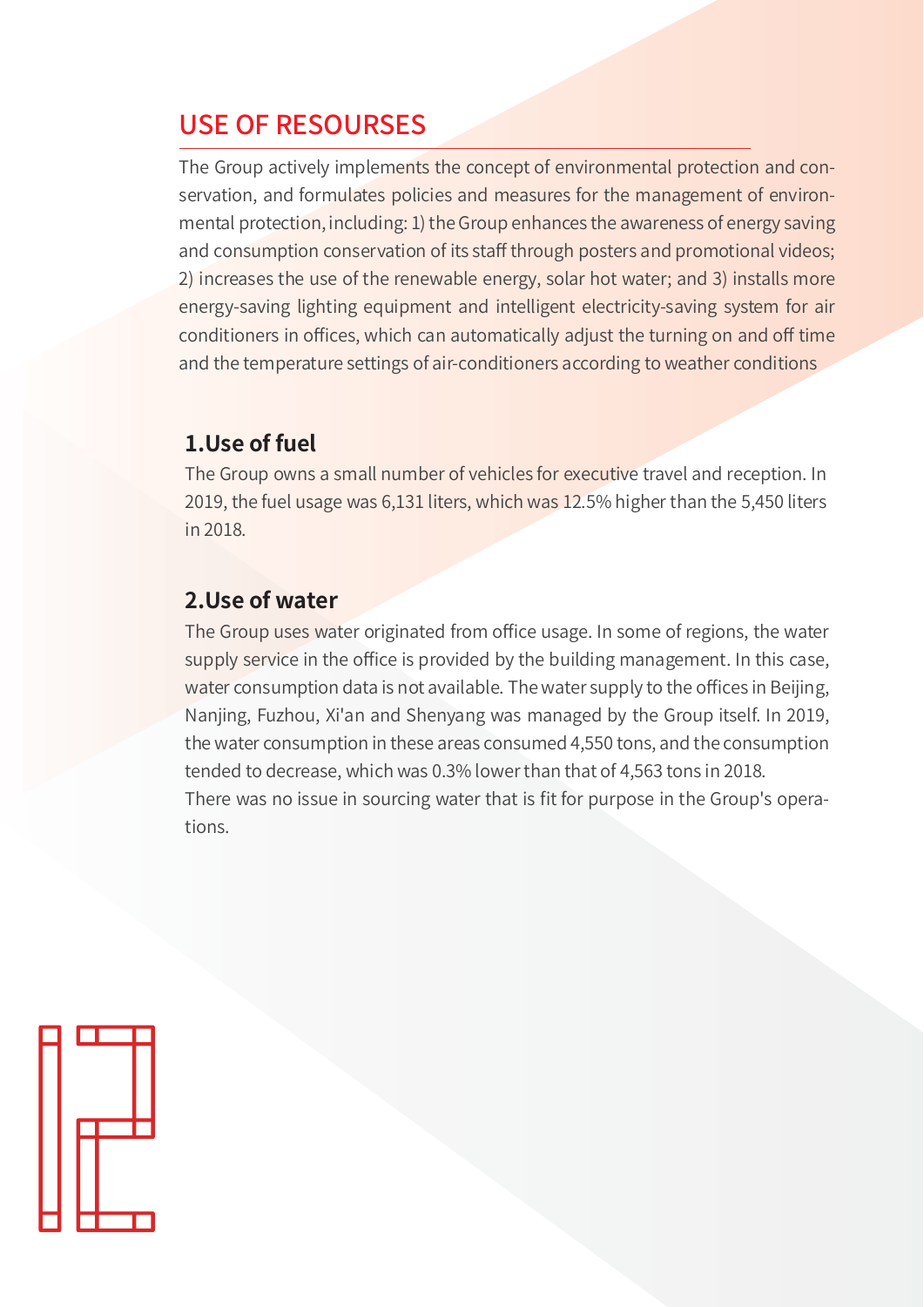#### 3. Use of paper

The use of paper by the Group mainly originates from office consumption. The Group's paper usage was 0.95 million (2018: 0.89 million) in 2019, which was an increase of 7.5% compared with that of last year.

#### 4. Use of packaging materials

In 2019, the Group used 0.12 tons of carton packaging materials for LBS products and used 0.34 tons per 10,000 products.

## THE ENVIRONMENT AND NATURAL RESOURSES

The Group's business operations have no significant impact on the natural environment and natural resources. We always adhere to strictly implement monitoring and control measures related to water saving, power saving, energy saving and emission reduction, and minimize the impact on the natural environment and natural resources

## **SOCIAL**

#### RELATIONSHIP WITH CUSTOMERS, SUPPLIERS, **EMPLOYEES AND OTHER STAKEHOLDERS**

We believe that maintaining a good relationship with its business partners, customers, suppliers, employees and other stakeholders is important to the Group's business performance and development. Accordingly, the management of the Group has kept good communication, exchanged ideas and shared business updates with the stakeholders when appropriate. The Group also creates a framework for motivating staff and maintaining close relationship with staff. During the year ended 31 December 2019, there were no material and significant disputes between the Group and its customers, suppliers, employees and other stakeholders.

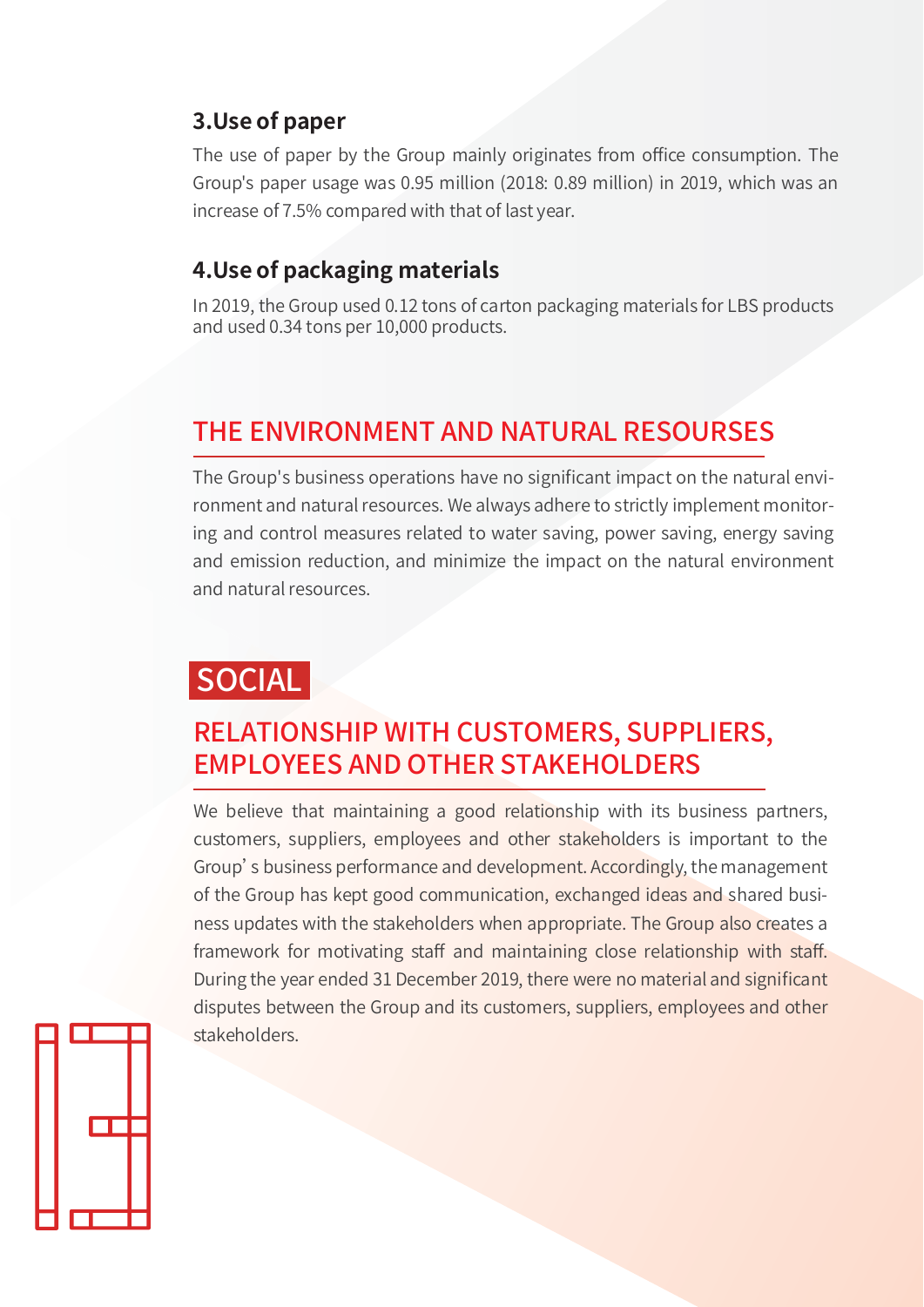#### **EMPLOYMENT**

By focusing on the implementation of value creation and targeting at transparent performance and systematic management, the Group implements the scientific and fair performance management approach to secure the separation and implementation of its overall strategic goals at every segment, while maximizing the innovation and development of personal potential and talents to guide the constant growth of its staff.

Based on the annual business plan, we formulate the corresponding human resource planning plan. Depending on business progress and employment needs, it recruits talents through various internal and external channels to form diversified businesses team with different genders, ages, education backgrounds, knowledge and skills, and work experience. As at 31 December 2019, the Group employed a total of 1,043 (2018: 1,038) employees, of which 61% were male employees and 39% were female employees, meanwhile 53% were employees under the age of 35 and 47% were employees over the age of 35.

The Group adheres to the principle of equal opportunity in recruitment and promotion, opposes discrimination based on factors such as religion, nationality, gender and age, and strictly implements same pay for same work. For those resigned employees who have the ability and willingness to come back, they will also be rehired with an open and welcoming attitude of the Group.

Applicants who meet the job recruitment requirements and have passed background investigations are formally employed and enter into formal labor contracts. The Group's working hours are in accordance with the working hours system that the national law stipulates that the daily working hours do not exceed 8 hours, and the average working time per week does not exceed 40 hours. At the same time, the employees enjoy statutory paid vacations and annual vacations. When there is a situation in which it is necessary to release the employee's labor relationship, the Group terminates the labor contract in accordance with the Labor Contract Law and related regulations, and strictly complies with the requirements of laws and regulations.

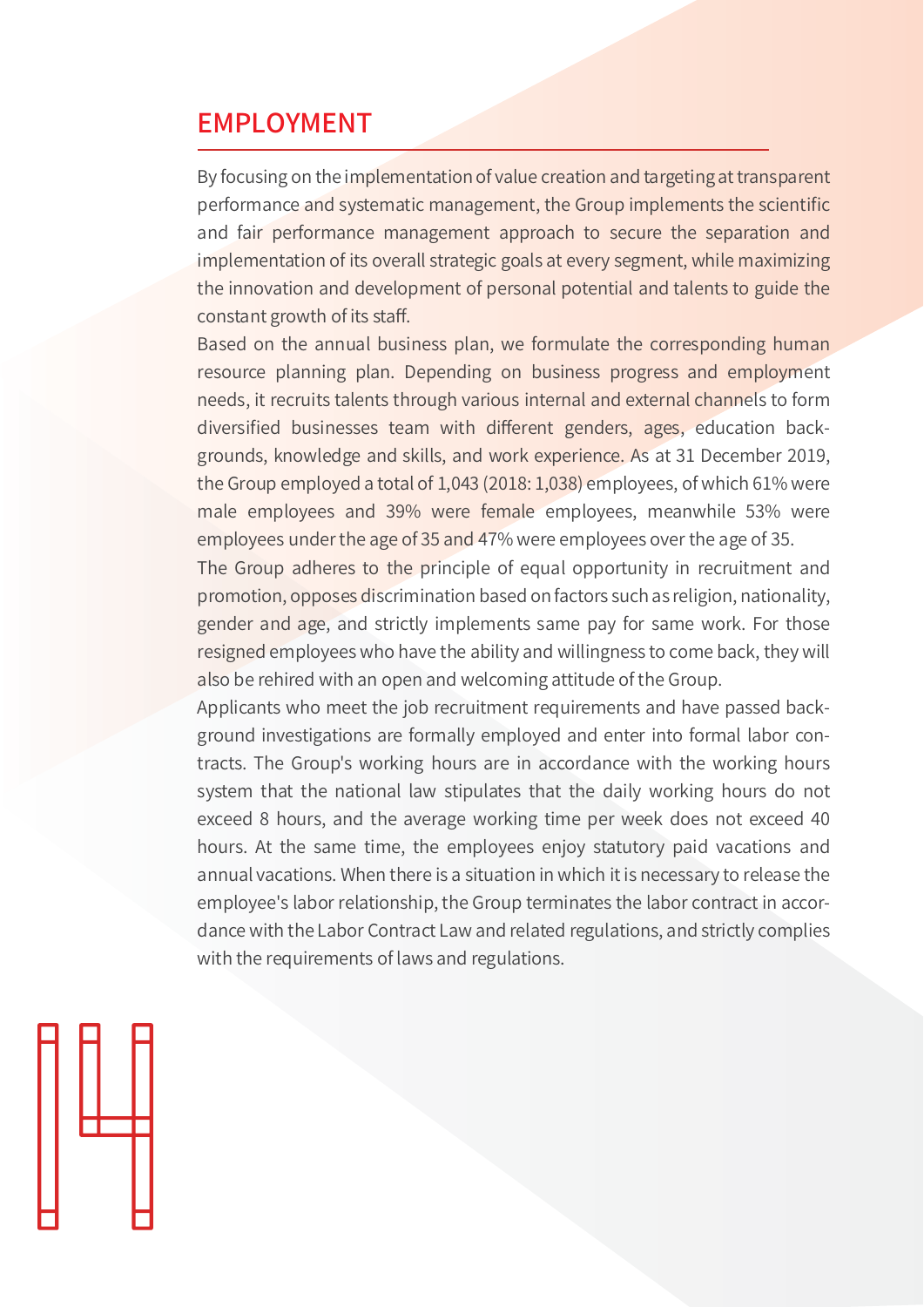We determine employee compensation based on the employee's length of service, job function and performance with reference to the salary level of the same industry in the market, so that employees can obtain market-competitive salary while embodying the value of the job. The Group has developed a complete performance management approach, and conducts staff position adjustment and promotion based on the results of employee performance assessment.

In order to motivate staff to achieve the strategic business objectives efficiently, stimulate their working passion and create positive working atmosphere, we conduct the selection and appraisal activities of "excellent staff" and "collaboration star" every year, with an aim of giving public recognition to those outstanding staff in the sales, technology, sales support, platform service and cross-functional collaboration.

At the beginning of every year, we hold large annual carnival show, which undertaken by employees from show planning to its performance, providing a platform for staff to exhibit their capabilities and talents. We organize monthly birthday parties to enable new staff of different departments to integrate into our big family more quickly. Furthermore, we also organize a variety of employee-care activities irregularly, including Chinese medicine treatments within the office, weekend leisure activities, wealth management knowledge seminars, match-making parties, agency services for park annual tickets, bringing different welfare experience to our employees from different aspects of work and life.





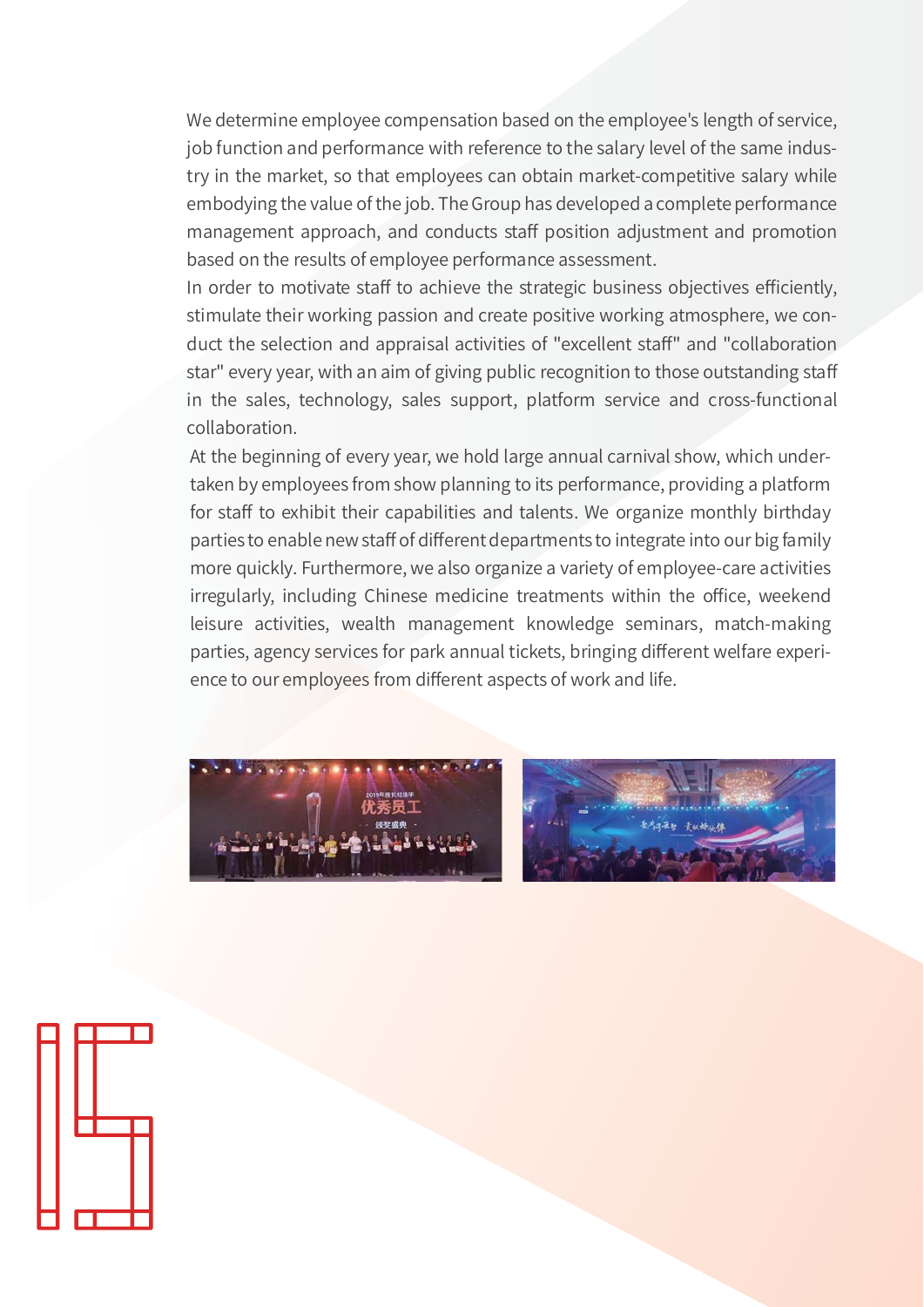#### **HEALTH AND SAFETY**

The Group complies with the Occupational Disease Prevention Act (《職業病防治 法》) and Working Injury Insurance Regulations (《工傷保險條例》) in China and strives to build a healthy, safe, comfortable and tidy office environment by conducting office environment assessment activities in various branches, so that every employee feels as pleasant as possible. We installed air purification fresh air equipment and regularly detect and manage air quality in the office area. Professional drinking water treatment programs are adopted to ensure the quality of drinking water, green plants are regularly replaced.

We are people-oriented, and strive to provide caring welfare and care for employees. In addition to statutory benefits, we set up a number of special benefits, including free annual physical examination, meal, transportation and communication subsidies, special subsidy funds for severe illness, travel accident insurance for staff, safety insurance for staff in the infected area, public first-aid kits, condolence funds for marriage and childbirth of staff. In 2019, we paid more attention to the practicality and cost-effectiveness of employees' welfare products fitting for life. The team building activities of branches are also rich and colorful, enhancing the team cohesion among the regional departments.

We put great emphasis on safety and environmental management, follows the "prevention first" working guideline and adopts a number of measures including swiping card for access and exit, visitor registration, safety patrolling, video surveillance, changing the access card password regularly and other measures to safeguard its corporate normal operation order. We regularly conduct fire knowledge publicity and fire drills and posts security warning tips, in order to enhance the safety and environmental awareness of employees. During the coronavirus disease.

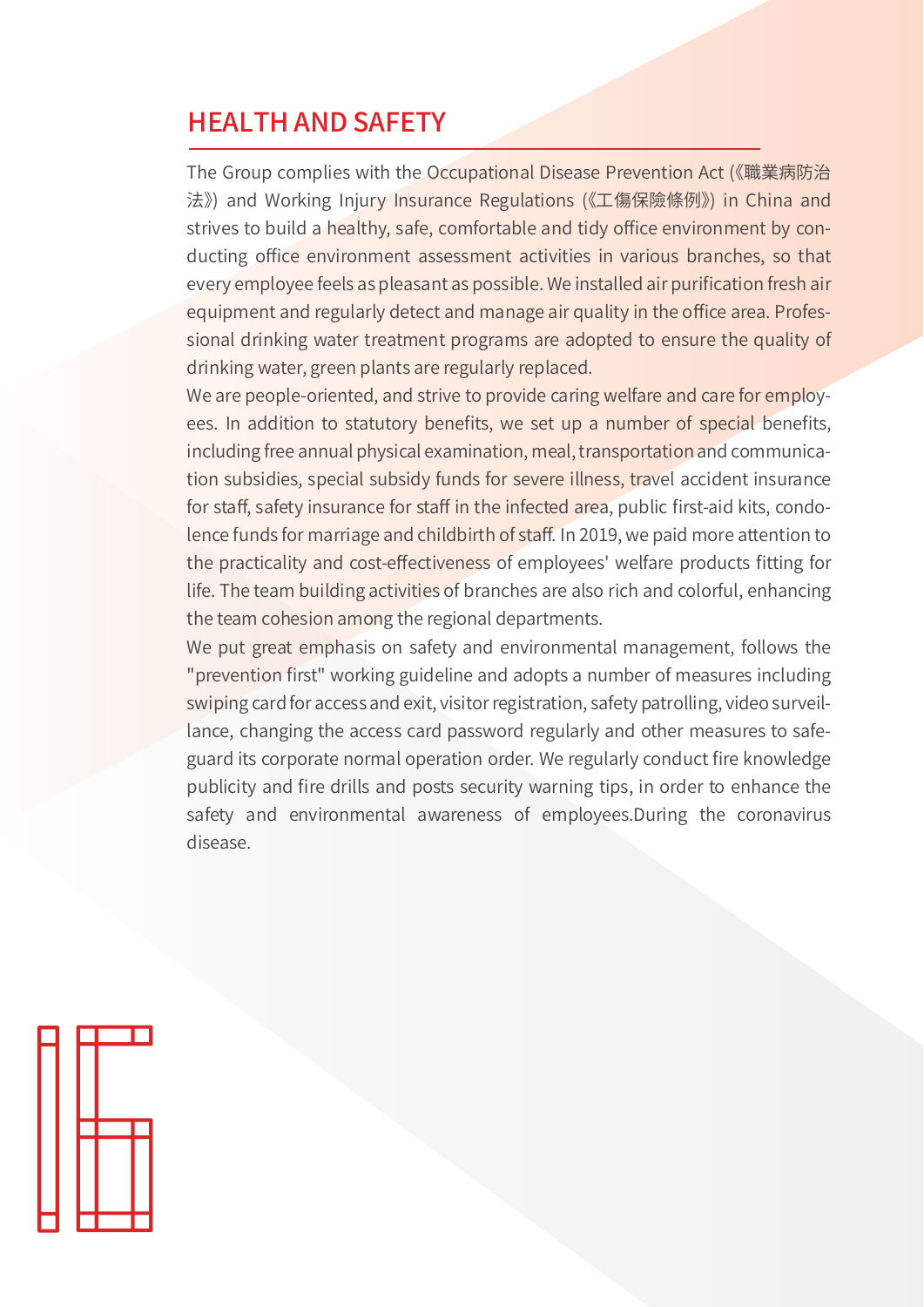During the outbreak of the Coronavirus Disease 2019 epidemic (the "COVID-19 epidemic ") in early 2020, the Group actively takes response measures and formulated emergency plan. We strictly screen the travel and physical condition of employees, and require the employees who came back from travel or may have contact with the confirmed patien ts to conduct 14 or 7 days of medical monitoring and isolation depending on different situations, so as to ensure the life safety and physical health of employees. In the case of shortage of disinfection materials, every effort has been made to equip the staff with masks, disinfection supplies and other anti-epidemic materials. Disinfect the office area and public areas every 2 hours every day, and set up special garbage bins for waste masks. Measure the temperature twice a day for the on-site office workers, and distributes anti-epidemic products such as masks, medical hand sanitizers, etc. At the same time of caring for the health of employees, we also purchase microwave ovens and refrigerators for employees over the country to facilitate their meals.



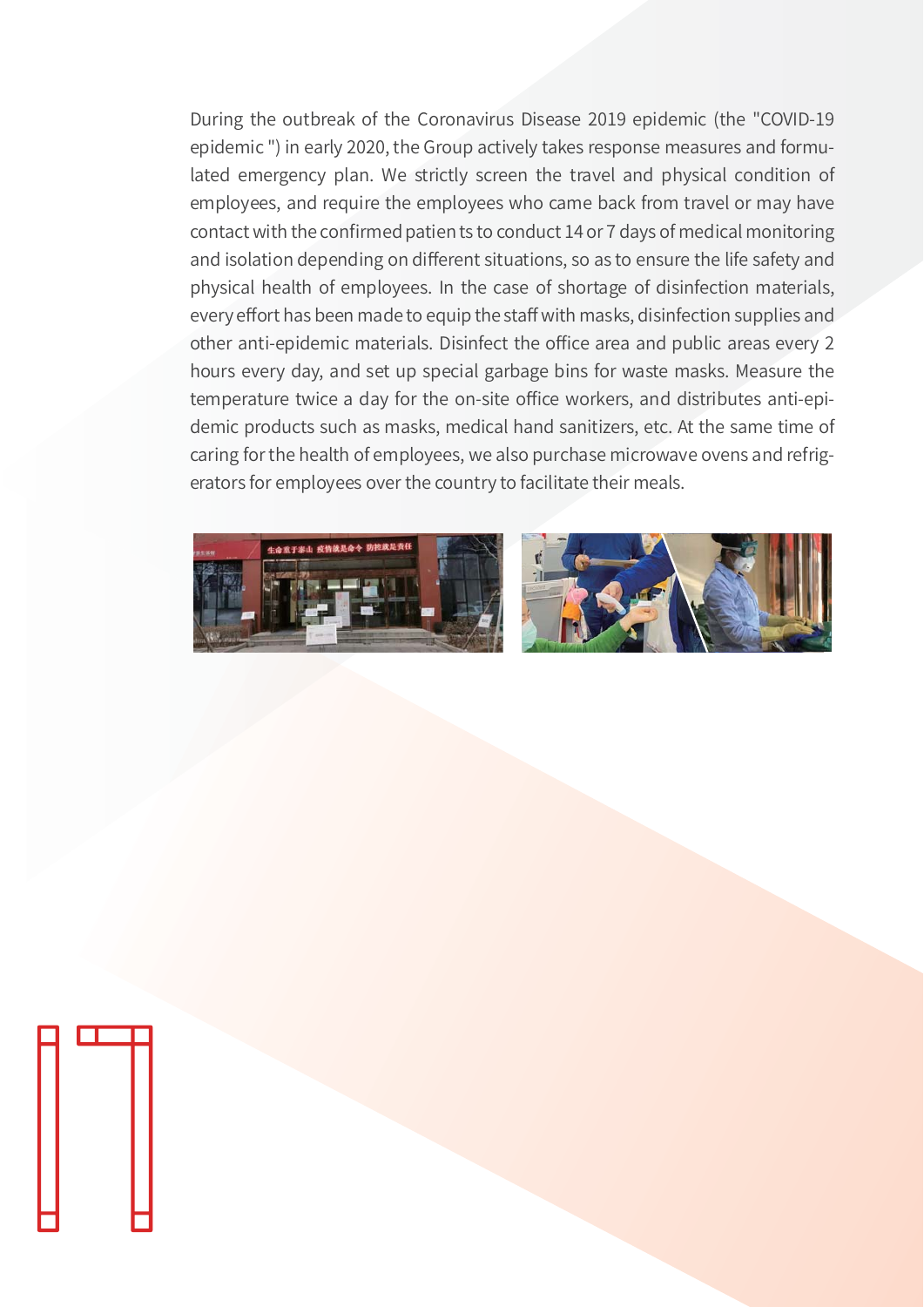## **DEVELOPMENT AND TRAINING**

We strive to provide employees with a good environment for growth, a fair assessment mechanism and an open transfer opportunity to achieve a win-win situation for employee development and company development. In 2019, we continued to use the scenario simulation evaluation to evaluate the management capabilities of mid-level and backbone candidates who selected for high-potential talent.

In 2019, the first phase of the business leader preparatory class project named "dream with future" was successfully completed. As a long-term talent training plan, the project is taught by the Group's senior management team every week in person, aiming to cultivate business successors and partners with a common vision with the Group. After 12 months and 30 sessions, the first 12 students completed all the courses, and their business intelligence, strategic thinking, professional knowledge and other aspects were improved after feedback.

In 2019, Mentors Support Program was continued and more effective by improving the evaluation system. The selected senior employees served as mentors to help new employees adapt to the work environment and teams as soon as possible, became familiar with the company policies, and perceived and recognized the corporate culture of the Group, obtained effective help when they need, so that they could quickly enter the work role, fulfill the job requirements.

In 2019, the number of in-house trainings reached 545 times throughout the year, and more than 7,631 participants participated in the training, which including product, technology, marketing, finance, risk prevention, compliance and new employee technology, etc.. We have 45 internal trainers. Through several years of continuous training, overall training skills and proficiency of the internal trainer team are steadily improving, with the individual courses having been accumulated. The newly opened special trainings such as Data Mining and Application, Tax Knowledge and Risk Safeguards have made the Group's curriculum system increasingly enriched. At the same time, since the education and training fund established in early 2008, we have provided employees with personalized and targeted training solutions in a long-term and stable manner through information technology.





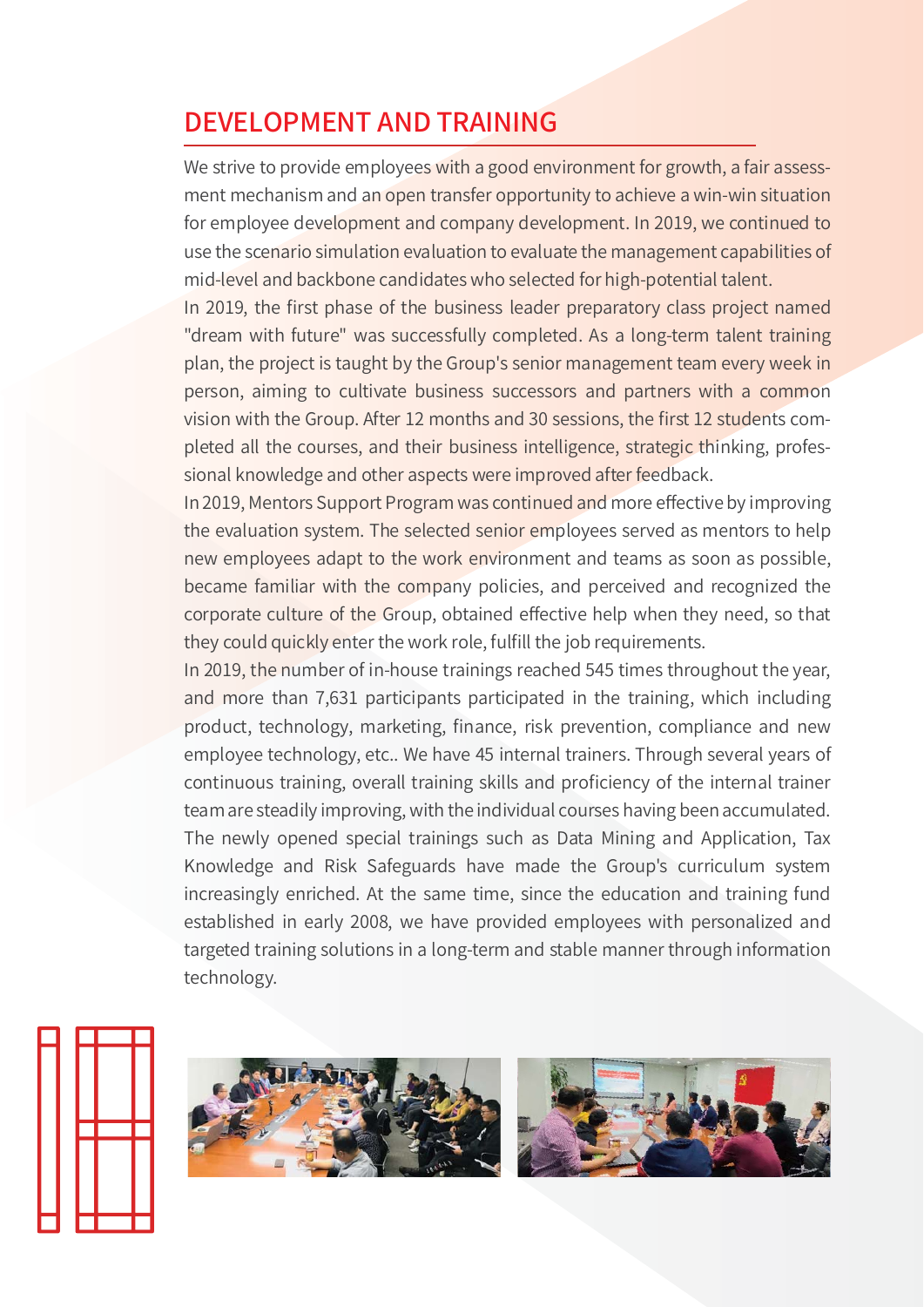In 2019, the Group's staff training rate was 100%. The average training time of male and female employees was 6.1 hours respectively, that of senior management and middle management was 6 hours respectively, and that of common employees was 6.1 hours.

#### **LABOUR STANDARD**

manufacturers and integrators.

The Group is in compliance with the Labor Contract Law (《勞動合同法》) of China, Employment Ordinance (Chapter 57 of the Laws of Hong Kong) and the relevant laws and regulations, pursuant to which employees are entitled to social insurance, housing provident fund, paid annual leave and other statutory benefits, and female employees are entitled to prenatal examination, maternity and nursing leave. Respecting human rights, the Group prohibits child labor and other forced labor.

## **UPSTREAM AND DOWNSTREAM COLLABORATION AND OPERATION MANAGEMENT**

As the PRC agent of numerous international ICT suppliers, the Group conducts extensive cooperation with suppliers to provide professional products and solutions to channel partners. Through formulating a series of procurement policies including procurement principles, procurement methods and procurement monitoring mechanism, we achieve a centralized and unified comprehensive planning of procurement. We expect suppliers to consider the environmental, social, health and safety, advertising, labelling and governance in their operations. For enterprise level segment, based on agent products, we set up application-level platforms relying on our own technologies, resource integration and service capability. we organically integrate products into multiple technologies and industry solutions, and provide multiple value-added services including technical support, consulting, training and qualification certification. We are committed to becoming a well-known big data, cloud computing comprehensive service provider in China. We possess a cloud computing experience and training center, collaborate with many internationally well-know manufacturers to provide one-stop services including solutions containing data solutions, virtualization solutions and disaster backup solutions, market consultation and technical support for cooperative channel partners to promote closer cooperation between

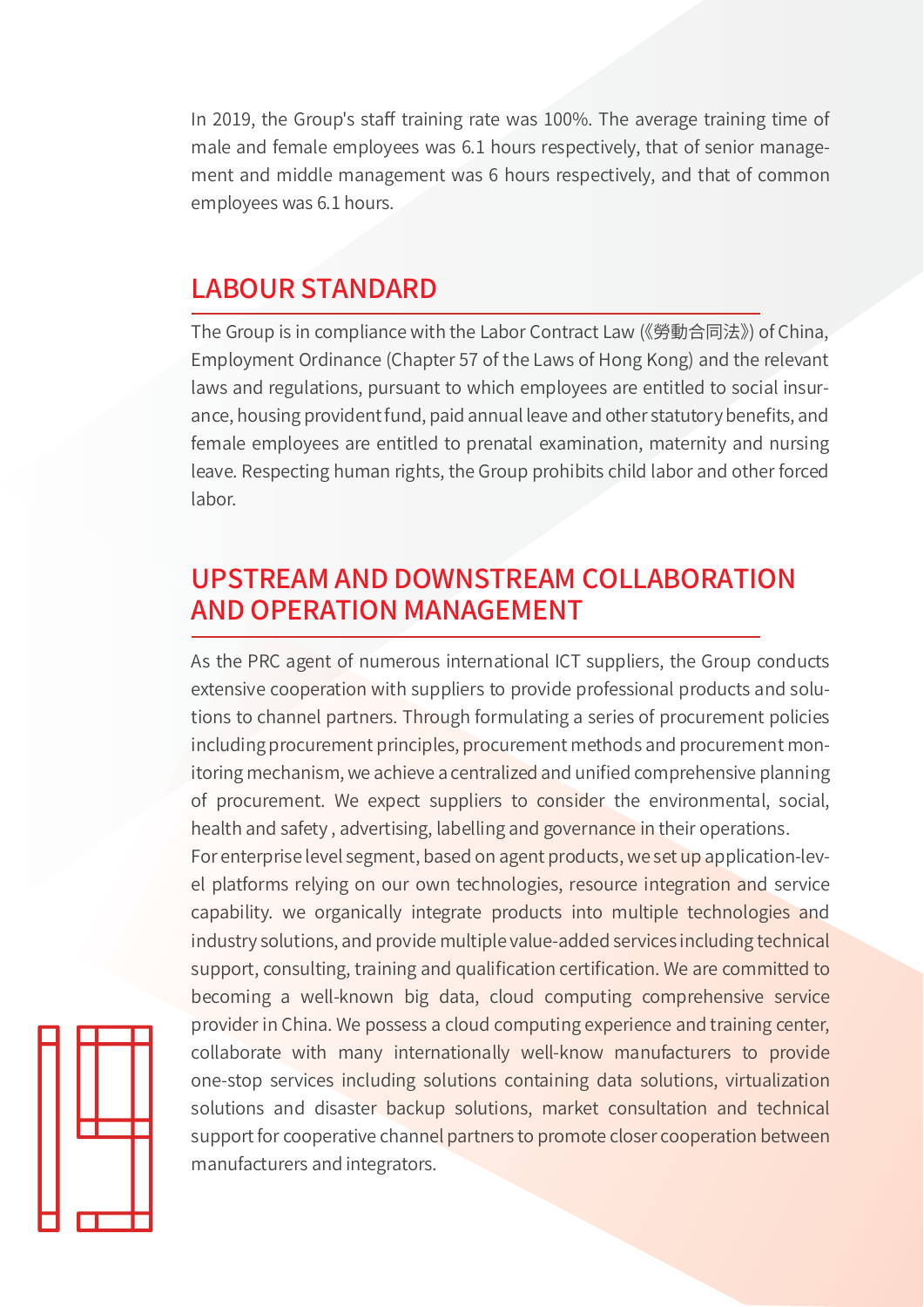For consumer level segment, by virtue of professional marketing ability, we help manufacturers push their products to the market rapidly. We deeply grasp market and customer demands, build channel systems covering the whole country and possess tens of thousands of core agents. By keeping stable and long-term cooperation with product suppliers and core agents, we fully ensure benefits for all parties in the supply chain, form a sound distribution system and provide good service assurances by relying on perfect after-sales service and advanced and speedy logistics operations. We organically combine agent products through portfolio marketing modes, meet users' demands at different levels. We build and optimize the B2B new distribution e-commerce platform, Jiahua Duola, explore the establishment of Internet distribution business model, and grow together with our partners to achieve a win-win situation.

Since 2008, we have been holding "Jiahua Good Business Partners" Return Banquet annually. At the Return Banquet, we sum up last year's operation, release the strategy for the next year, and provide a communication platform for the upstream and downstream partners. The Return Banquet also aims to make plans for future development with partners. So far, the Return Banquet has been held for 12 consecutive years, and is inimitable In the industry. Since it launching, the "Jiahua Good Business Partners" Return Banquet has served manufacturers more than 8,699 person times and agent partners nearly 24,000 person times respectively, while 256 manufacturers' leaders sending blessings through videos to the Group and on-site partners, becoming one of the famous brand activities of the Group and well received by partners. The Group endeavors to play a role of ICT ecosystem connector, to create a good industrial ecology with partners and continuously achieve common growth.





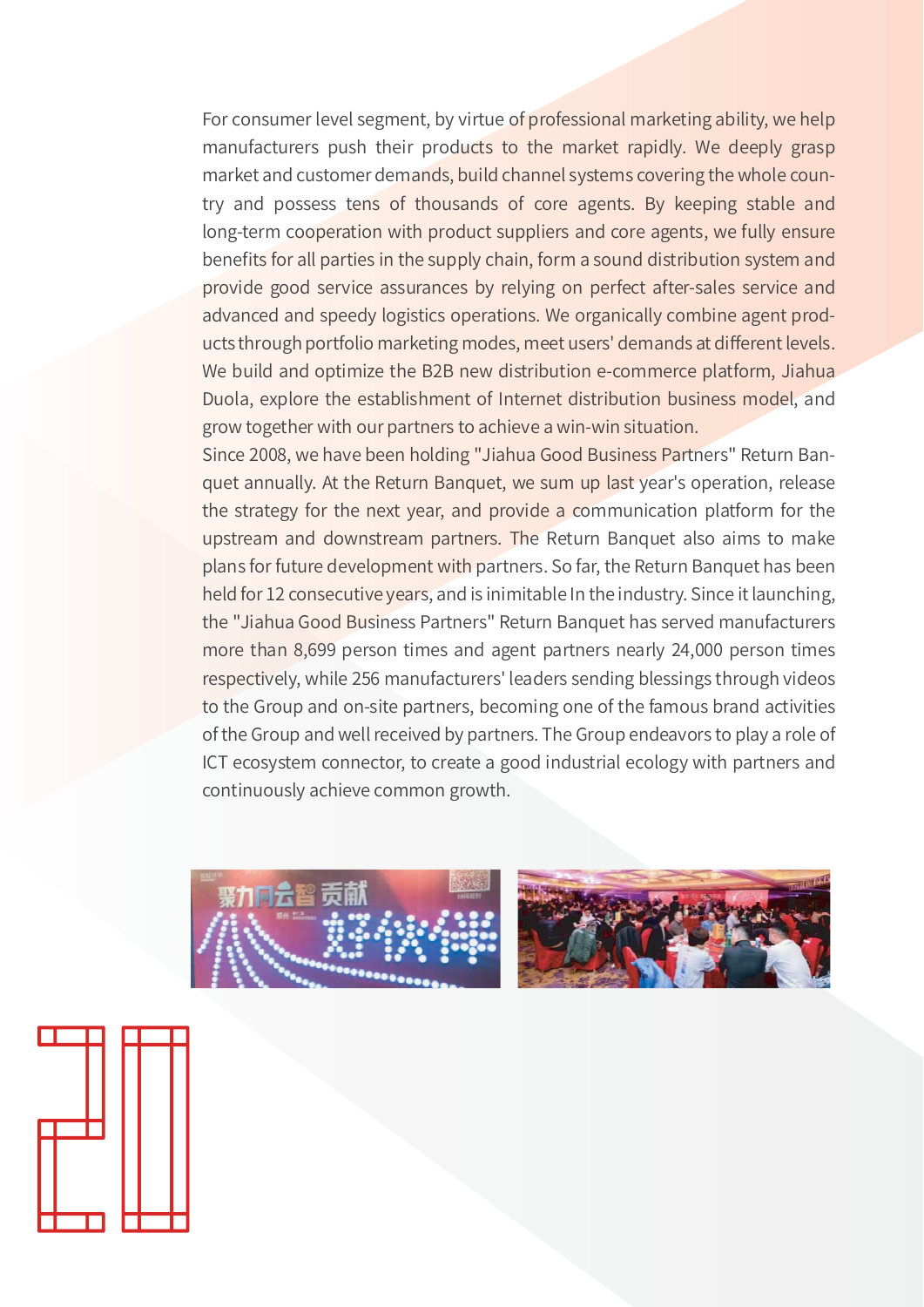Proper management of supply chain is essential to a socially responsible company. In the future, the Group will gradually enhance the observation and identification of environmental and social risks of suppliers.

To combat the outbreak of COVID-19, the Group actively exerted its role as a connector, combining the strengths of manufacturers and agents, and based on our strong platform operation and management advantages, to ensure our business normally running and provide timely services. Facing urgent needs, all parties inside and outside the Group cooperated with each other to quickly communicate and respond, and concentrated their efforts to assist partners to meet the customers' needs from anti-Epidemic frontline.



The Group always adheres to the concept of being a good partner to help grow and support success, and always pays attention to the actual situation of channel partners. The Group urgently introduced support policies for adjusting the penalty interest receivables that were overdue during the outbreak of COVID-19 for channel partners across the country, and provided assistance and support for conditional penalty relief for partners in the infected areas.

As a corporate citizen with a high sense of responsibility, the Group will continue to fulfill its own responsibilities, help its partners, and provide warmth to the infected area

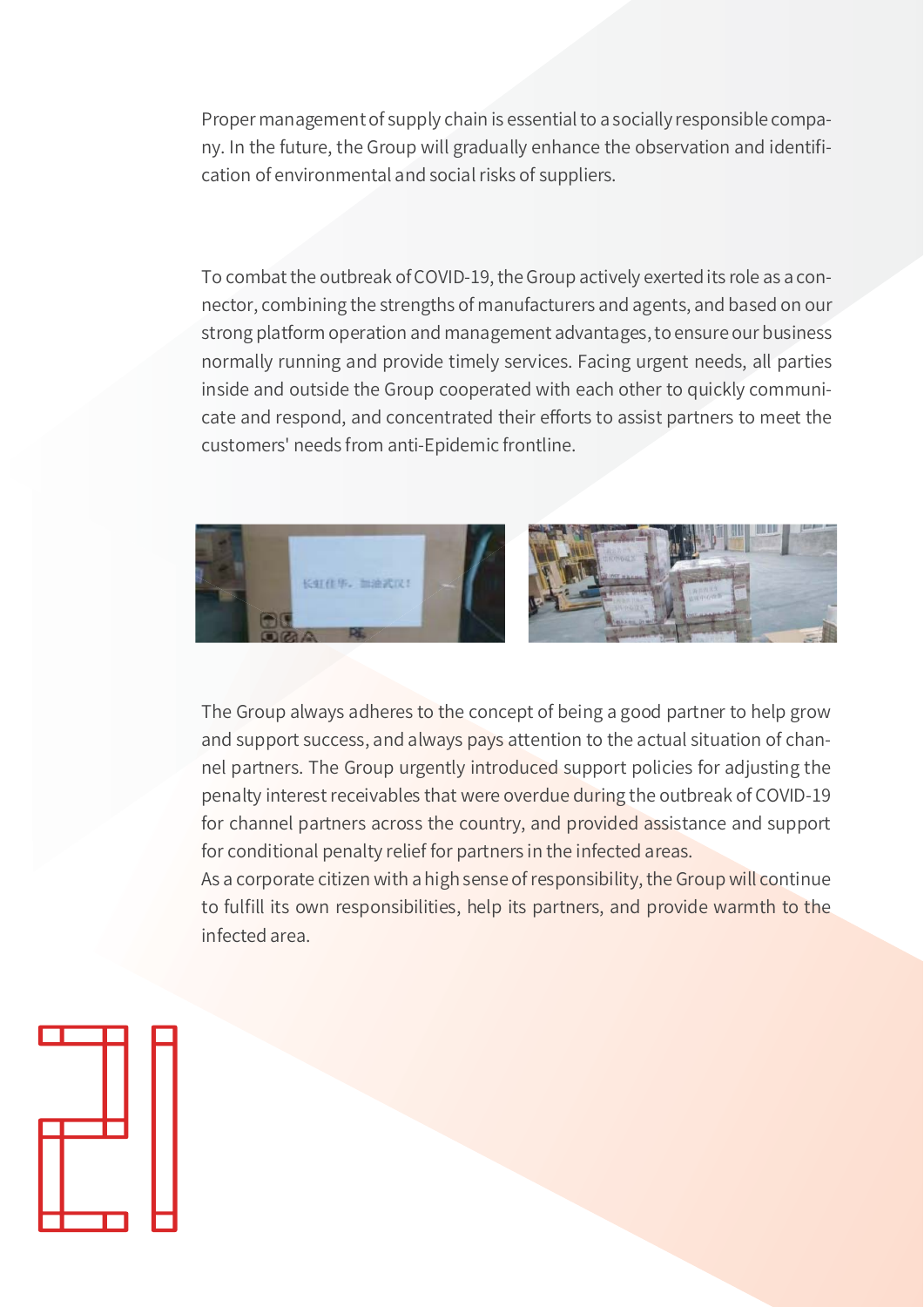## **OUALITY ASSURANCE**

The quality of products and services determines the survival and reputation of the enterprise. To strengthen quality management, the Group has established and continuously improved the quality management system to ensure that the Group's products and services meet customer needs. We have passed ISO9000, ISO20000 (Information Technology Service Management Standard), ISO27001 (Information Security Management System Standard), Level 2 of ITSS (Information Technology Service Operation and Maintenance Service Capability Maturity Level), ITSS cloud computing service capability standard compliance certificate (Level 2) and our own brand products have passed CCC (China National Compulsory Product Certification Certificate) and China Energy Saving Product Certification, etc.

## **CUSTOMER PRIVACY**

The Group has formulated the Confidentiality Management Regulations (《保密 管理規定》). The designated information personnel are responsible for receiving, transmitting, using, copying, excerpting, storing, and destroying customer data, and necessary safety measures are taken. Each employee signed a confidentiality agreement with the Group to ensure that employees strictly abide by confidentiality requirements.

## **RESPECT INTELLECTUAL PROPERTY**

The Group attaches great importance to the protection and management of intellectual property rights and respects the legitimate rights and interests of others, such as intellectual property rights, and does not allow infringement of external intellectual property rights.

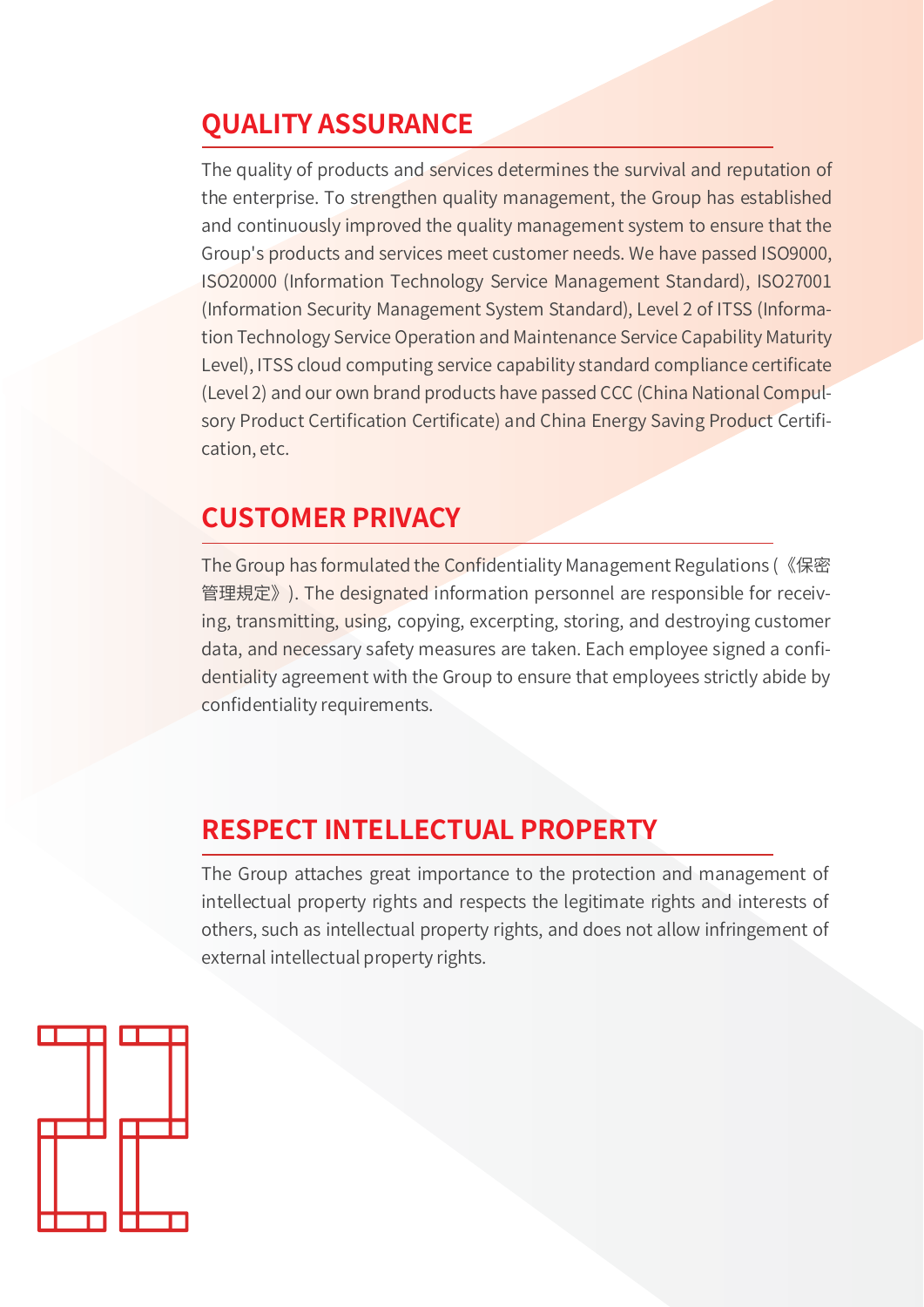## **ANTI-CORRUPTION**

The Group formulated a number of rules and systems including Honest Management System (《廉潔管理制度》) and Code of Supervision on Staff Independence (《員工獨立性監管守則》) to regulate our employees' behavior in economic activities, maintain the objectivity, impartiality and synergy of the Group's business activities, avoid business operation risks and prevent all kinds of conflicts of interest, prevent misconduct such as bribery, extortion, fraud and money laundering, secure the Group's reputation as well as interests of the Group and customers, and build a sound ordered market.

## **COMMUNITY**

Responding to the pledge of the government to employ disabled persons, the Group kick-started the disabled recruitment project officially in 2016 and gave preference to offering employment opportunities to disabled persons nearby the community and one disabled person was successfully recruited. In 2019, we set up disabled special positions in the multiple departments and accept disabled persons who are eligible to join us, thus achieving recruitment of disabled persons, a total of 11 disabled people were employed.

We have always remembered our social mission and responsibility in our development, planning and launching a series of public welfare activities, and actively participating in public welfare undertakings to make positive contributions, aiming to promote building of a harmonious society. In 2019, under the Group's initiative and organization, some employees planted trees online through Ant Forest of Alibaba's Alipay, and obtained the cooperative planting certificate. Since 2015, we have organized "Yue Bu" for all employees to encourage more walking and less driving. This activity has been held for 5 consecutive years. This year, nearly 945 employees have actively participated.